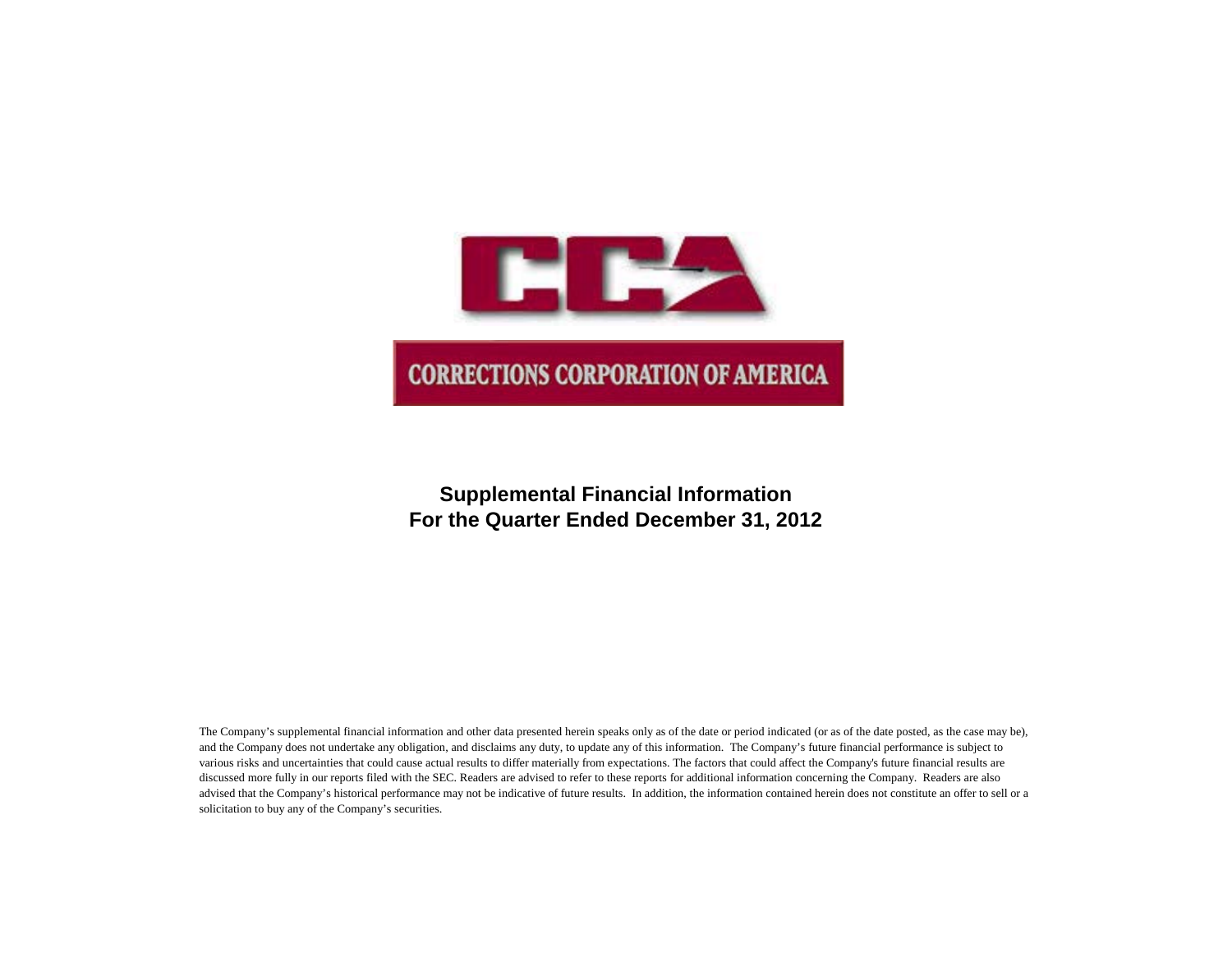# **CORRECTIONS CORPORATION OF AMERICA**

**Supplemental Financial Information For the Quarter Ended December 31, 2012**

# **TABLE OF CONTENTS**

| Consolidated Balance Sheets 1                                                        |  |
|--------------------------------------------------------------------------------------|--|
| Consolidated Statements of Operations <b>Consolidated Statements</b> of Operations 2 |  |
|                                                                                      |  |
|                                                                                      |  |
| Funds From Operations 5                                                              |  |
| Selected Financial Information 28                                                    |  |
| Analysis of Outstanding Debt 11                                                      |  |
| Selected Operating Ratios 22                                                         |  |
| Facility Portfolio 2008 2014 13                                                      |  |
| Diversification of Revenue 18                                                        |  |
|                                                                                      |  |

Damon T. Hininger, President and Chief Executive Officer Todd J Mullenger, Chief Financial Officer 10 Burton Hills Boulevard Nashville, TN 37215 Tel.: (615) 263-3000 Fax: (615) 263-3010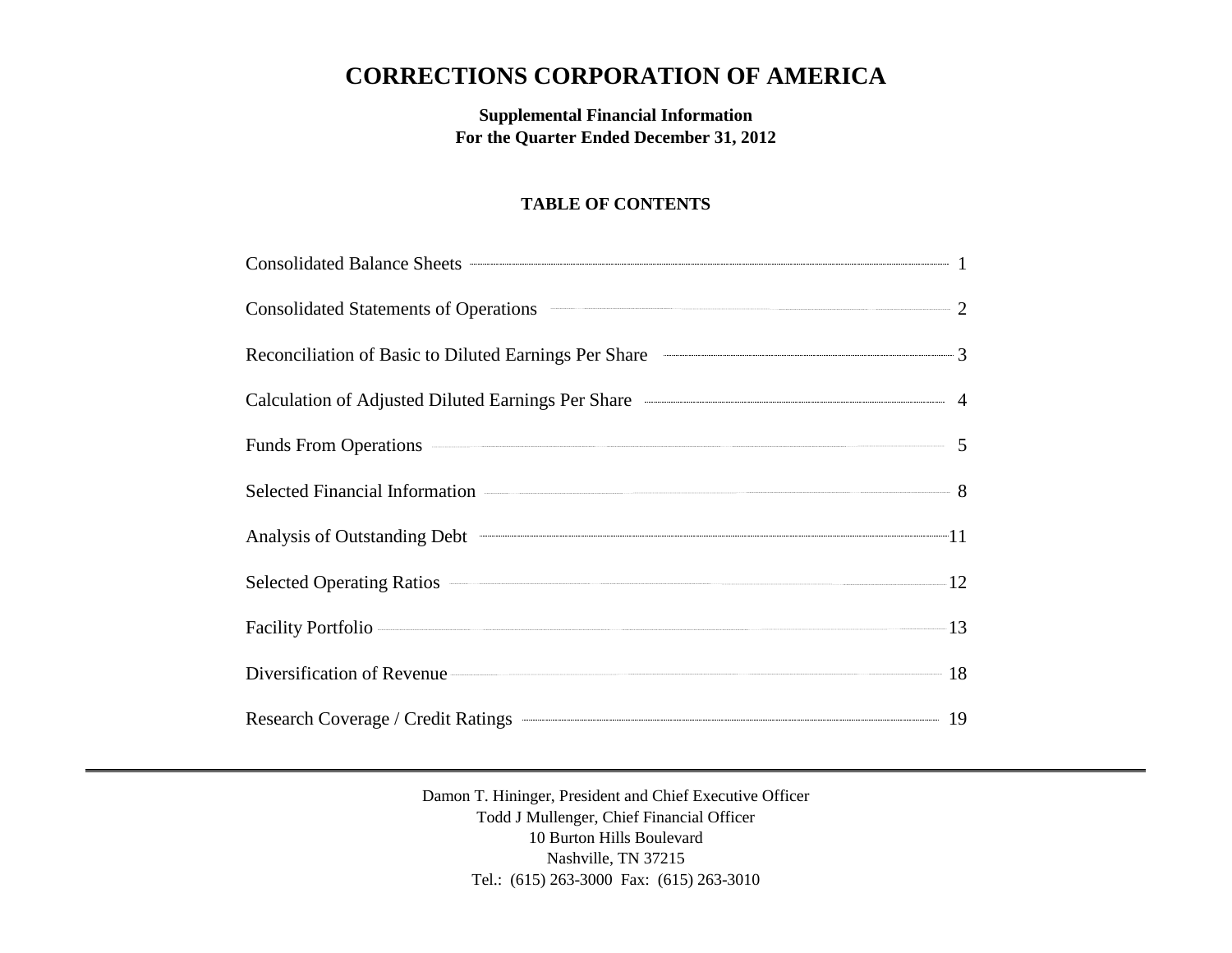#### **CONSOLIDATED BALANCE SHEETS**

|                                             |    | December 31,             |                      | September 30, |                      | <b>June 30,</b> |                          | March 31, |                 | December 31, |
|---------------------------------------------|----|--------------------------|----------------------|---------------|----------------------|-----------------|--------------------------|-----------|-----------------|--------------|
| <b>ASSETS</b>                               |    | 2012                     |                      | 2012          |                      | 2012            |                          | 2012      |                 | 2011         |
| Cash and cash equivalents                   | \$ | 62,897                   | $\sqrt{\frac{2}{5}}$ | 59,242        | $\sqrt{\frac{2}{5}}$ | 63,130          | $\overline{\mathcal{S}}$ | 31,354    | $\overline{\$}$ | 55,832       |
| Accounts receivable, net of allowance       |    | 252,764                  |                      | 239,233       |                      | 250,445         |                          | 257,981   |                 | 273,038      |
| Deferred tax assets                         |    | 8,022                    |                      | 7,947         |                      | 7,976           |                          | 11,068    |                 | 11,768       |
| Prepaid expenses and other current assets   |    | 27,059                   |                      | 23,819        |                      | 26,460          |                          | 13,623    |                 | 18,791       |
| Total current assets                        |    | 350,742                  |                      | 330,241       |                      | 348,011         |                          | 314,026   |                 | 359,429      |
| Property and equipment, net                 |    | 2,568,791                |                      | 2,582,019     |                      | 2,592,252       |                          | 2,601,303 |                 | 2,608,918    |
| Restricted cash                             |    | 5,022                    |                      | 5,020         |                      | 5,018           |                          | 5,015     |                 | 5,013        |
| Investment in direct financing lease        |    | 7,467                    |                      | 7,928         |                      | 8,376           |                          | 8,811     |                 | 9,233        |
| Goodwill                                    |    | 11,988                   |                      | 11,988        |                      | 11,988          |                          | 11,988    |                 | 11,988       |
| Other assets                                |    | 30,732                   |                      | 30,479        |                      | 30,357          |                          | 29,983    |                 | 25,050       |
| Total assets                                |    | 2,974,742                |                      | 2,967,675     |                      | 2,996,002       | S.                       | 2,971,126 | <sup>\$</sup>   | 3,019,631    |
| <b>LIABILITIES AND STOCKHOLDERS' EQUITY</b> |    |                          |                      |               |                      |                 |                          |           |                 |              |
| Accounts payable and accrued expenses       | \$ | 166,356                  | \$                   | 172,011       | $\mathbb{S}$         | 169,481         | \$                       | 163,349   | $\mathbb{S}$    | 197,757      |
| Income taxes payable                        |    | 102                      |                      | 98            |                      | 94              |                          | 13,530    |                 | 605          |
| Current portion of long-term debt           |    | $\overline{\phantom{a}}$ |                      |               |                      |                 |                          | 40,000    |                 | $\sim$       |
| Total current liabilities                   |    | 166,458                  |                      | 172,109       |                      | 169,575         |                          | 216,879   |                 | 198,362      |
| Long-term debt, net of current portion      |    | 1,111,545                |                      | 1,131,152     |                      | 1,190,764       |                          | 1,140,386 |                 | 1,245,014    |
| Deferred tax liabilities                    |    | 139,526                  |                      | 137,276       |                      | 136,316         |                          | 135,750   |                 | 136,503      |
| Other liabilities                           |    | 35,593                   |                      | 35,060        |                      | 34,777          |                          | 34,540    |                 | 31,730       |
| <b>Total liabilities</b>                    |    | 1,453,122                |                      | 1,475,597     |                      | 1,531,432       |                          | 1,527,555 |                 | 1,611,609    |
| Commitments and contingencies               |    |                          |                      |               |                      |                 |                          |           |                 |              |
| Common stock - \$0.01 par value             |    | 1,001                    |                      | 1,000         |                      | 1,000           |                          | 999       |                 | 995          |
| Additional paid-in capital                  |    | 1,146,488                |                      | 1,142,271     |                      | 1,137,024       |                          | 1,133,300 |                 | 1,129,435    |
| Retained earnings                           |    | 374,131                  |                      | 348,807       |                      | 326,546         |                          | 309,272   |                 | 277,592      |
| Total stockholders' equity                  |    | 1,521,620                |                      | 1,492,078     |                      | 1,464,570       |                          | 1,443,571 |                 | 1,408,022    |
| Total liabilities and stockholders' equity  | S  | 2,974,742                | \$                   | 2,967,675     | \$                   | 2,996,002       | \$                       | 2,971,126 | \$              | 3,019,631    |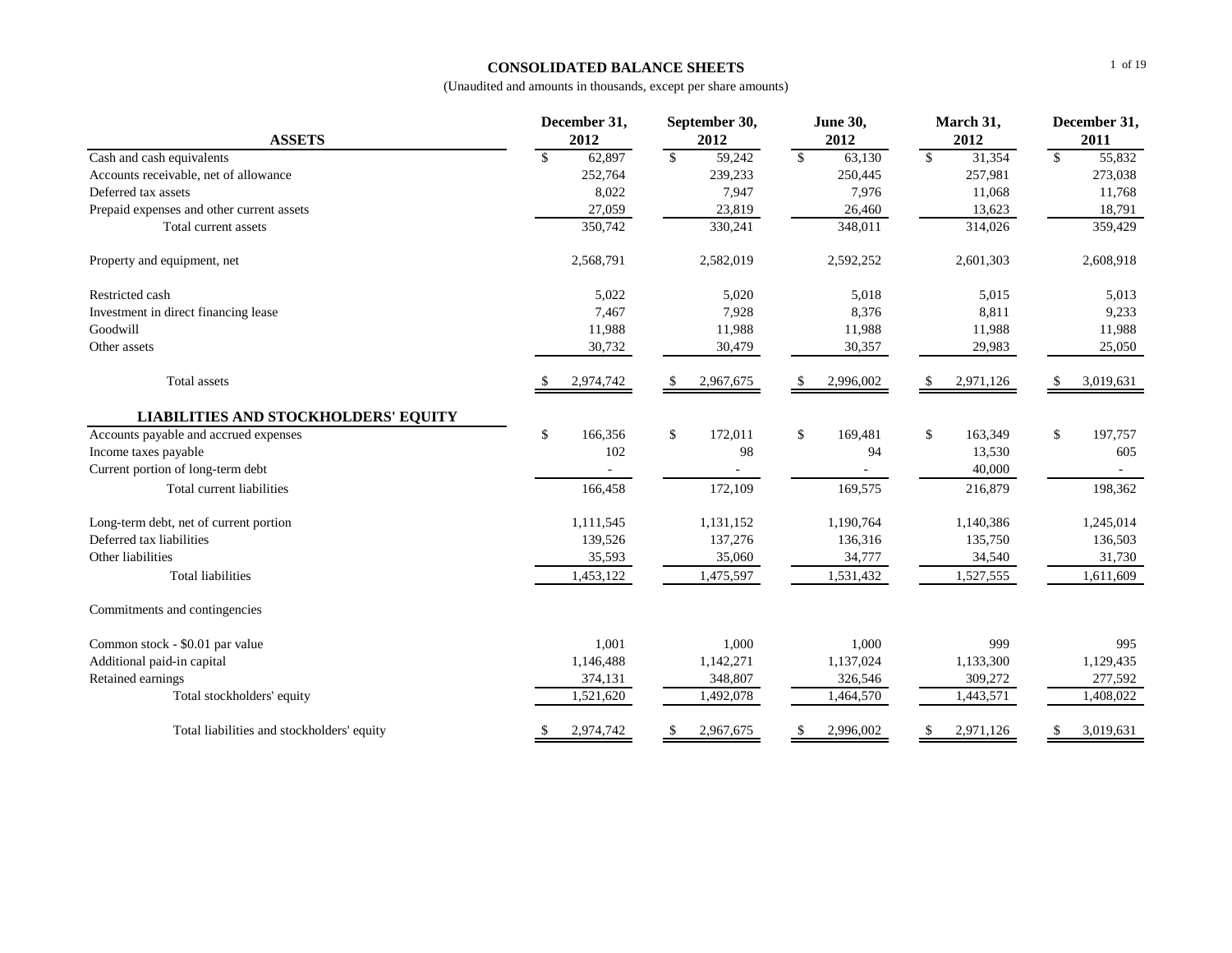### **CONSOLIDATED STATEMENTS OF OPERATIONS**

|                                                        |               | <b>For the Three Months Ended</b> | December 31, |           | <b>For the Twelve Months Ended</b><br>December 31, |           |    |           |  |
|--------------------------------------------------------|---------------|-----------------------------------|--------------|-----------|----------------------------------------------------|-----------|----|-----------|--|
|                                                        |               | 2012                              |              | 2011      |                                                    | 2012      |    | 2011      |  |
| <b>REVENUE:</b>                                        |               |                                   |              |           |                                                    |           |    |           |  |
| Management:                                            |               |                                   |              |           |                                                    |           |    |           |  |
| Federal                                                | \$            | 181,976                           | \$           | 192,553   | \$                                                 | 752,178   | \$ | 749,308   |  |
| State                                                  |               | 223,118                           |              | 214,570   |                                                    | 883,105   |    | 855,409   |  |
| Local                                                  |               | 15,997                            |              | 14,937    |                                                    | 60,685    |    | 57,854    |  |
| Other                                                  |               | 14,786                            |              | 13,670    |                                                    | 58,642    |    | 55,353    |  |
| Total management revenue                               |               | 435,877                           |              | 435,730   |                                                    | 1,754,610 |    | 1,717,924 |  |
| Transportation                                         |               | 631                               |              | 731       |                                                    | 2,485     |    | 3,619     |  |
| Rental                                                 |               | 281                               |              | 551       |                                                    | 2,664     |    | 2,204     |  |
| Other                                                  |               | 72                                |              | 70        |                                                    | 126       |    | 596       |  |
|                                                        |               | 436,861                           |              | 437,082   |                                                    | 1,759,885 |    | 1,724,343 |  |
| <b>EXPENSES:</b>                                       |               |                                   |              |           |                                                    |           |    |           |  |
| Operating:                                             |               |                                   |              |           |                                                    |           |    |           |  |
| Facility fixed                                         |               | 228,232                           |              | 226,517   |                                                    | 936,369   |    | 894,462   |  |
| Facility variable                                      |               | 73,931                            |              | 71,151    |                                                    | 298,122   |    | 280,491   |  |
| Transportation                                         |               | 3,385                             |              | 4,090     |                                                    | 16,690    |    | 15,332    |  |
| Other                                                  |               | 180                               |              | 249       |                                                    | 1,003     |    | 588       |  |
| Total operating expenses                               |               | 305,728                           |              | 302,007   |                                                    | 1,252,184 |    | 1,190,873 |  |
| General and administrative                             |               | 21,985                            |              | 24,991    |                                                    | 88,935    |    | 91,227    |  |
| Depreciation and amortization                          |               | 28,632                            |              | 27,707    |                                                    | 113,933   |    | 108,216   |  |
|                                                        |               | 356,345                           |              | 354,705   |                                                    | 1,455,052 |    | 1,390,316 |  |
| <b>OPERATING INCOME</b>                                |               | 80,516                            |              | 82,377    |                                                    | 304,833   |    | 334,027   |  |
| <b>OTHER (INCOME) EXPENSE:</b>                         |               |                                   |              |           |                                                    |           |    |           |  |
| Interest expense, net                                  |               | 13,022                            |              | 18,120    |                                                    | 58,363    |    | 72,940    |  |
| Expenses associated with debt refinancing transactions |               | 103                               |              |           |                                                    | 2,099     |    |           |  |
| Other expense                                          |               | 31                                |              | 42        |                                                    | (338)     |    | 304       |  |
|                                                        |               | 13,156                            |              | 18,162    |                                                    | 60,124    |    | 73,244    |  |
| INCOME FROM CONTINUING OPERATIONS BEFORE INCOME TAXES  |               | 67,360                            |              | 64,215    |                                                    | 244,709   |    | 260,783   |  |
| Income tax expense                                     |               | (21, 952)                         |              | (22, 852) |                                                    | (87, 586) |    | (97, 017) |  |
| <b>INCOME FROM CONTINUING OPERATIONS</b>               |               | 45,408                            |              | 41,363    |                                                    | 157,123   |    | 163,766   |  |
| Loss from discontinued operations, net of taxes        |               |                                   |              | (841)     |                                                    | (362)     |    | (1,256)   |  |
| <b>NET INCOME</b>                                      |               | 45,408                            | $\mathbb{S}$ | 40,522    | <b>S</b>                                           | 156,761   | \$ | 162,510   |  |
| <b>BASIC EARNINGS PER SHARE</b>                        |               | 0.46                              |              | 0.41      | \$.                                                | 1.58      |    | 1.55      |  |
| <b>DILUTED EARNINGS PER SHARE</b>                      | <sup>\$</sup> | 0.45                              | \$           | 0.41      | \$                                                 | 1.56      | \$ | 1.54      |  |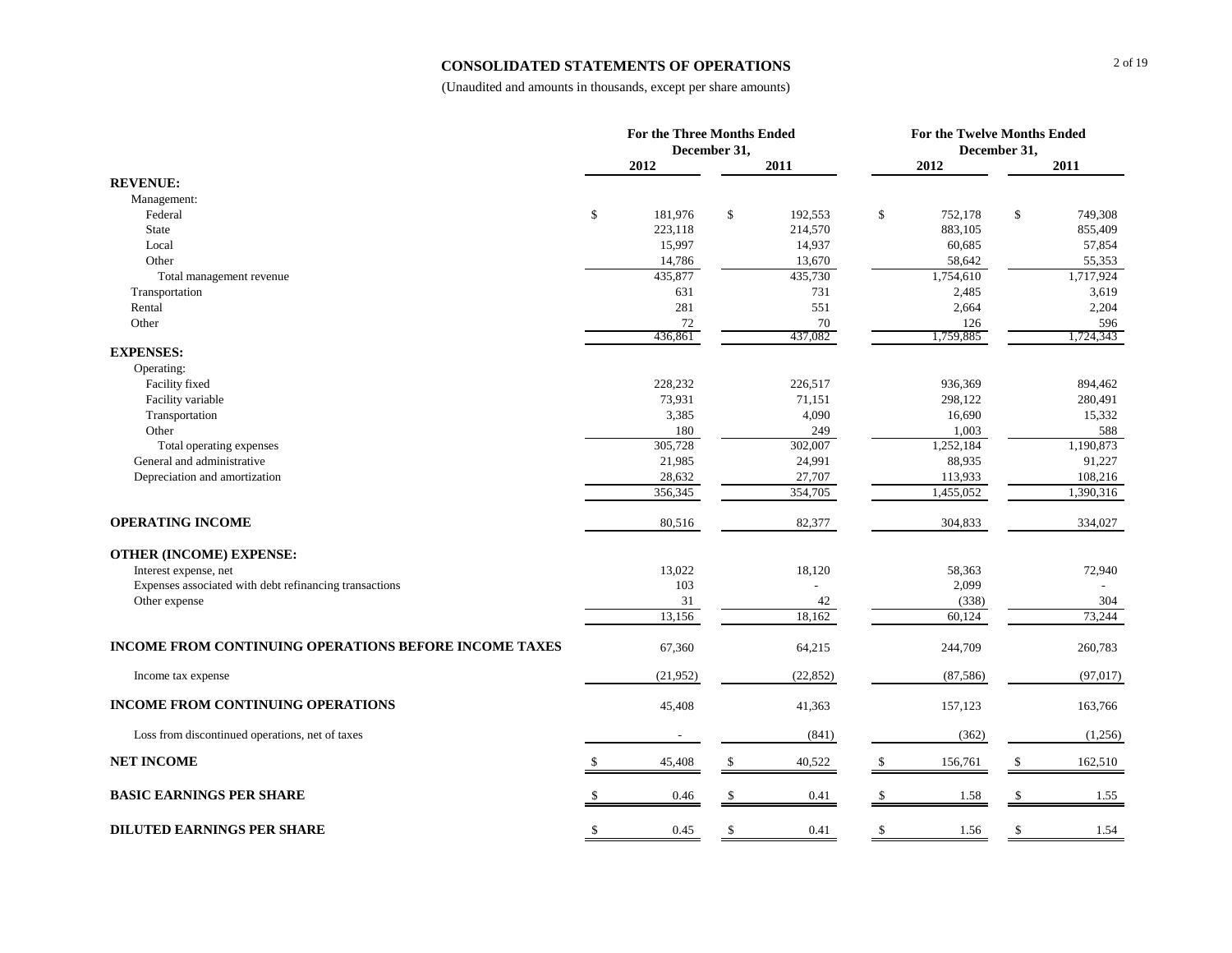## **RECONCILIATION OF BASIC TO DILUTED EARNINGS PER SHARE**

|                                                         |               | For the Three Months Ended |              |        | <b>For the Twelve Months Ended</b> |                          |                           |         |  |  |
|---------------------------------------------------------|---------------|----------------------------|--------------|--------|------------------------------------|--------------------------|---------------------------|---------|--|--|
|                                                         |               |                            | December 31, |        |                                    | December 31,             |                           |         |  |  |
|                                                         |               | 2012                       |              | 2011   |                                    | 2012                     |                           | 2011    |  |  |
| Basic:                                                  |               |                            |              |        |                                    |                          |                           |         |  |  |
| Income from continuing operations                       | \$            | 45,408                     | \$           | 41,363 | \$                                 | 157,123                  | \$                        | 163,766 |  |  |
| Loss from discontinued operations, net of taxes         |               |                            |              | (841)  |                                    | (362)                    |                           | (1,256) |  |  |
| Net income                                              | <sup>\$</sup> | 45,408                     | \$           | 40,522 | $\mathbf{s}$                       | 156,761                  | $\mathsf{\$}$             | 162,510 |  |  |
| Diluted:                                                |               |                            |              |        |                                    |                          |                           |         |  |  |
| Income from continuing operations                       | \$            | 45,408                     | \$           | 41,363 | \$                                 | 157,123                  | \$                        | 163,766 |  |  |
| Loss from discontinued operations, net of taxes         |               |                            |              | (841)  |                                    | (362)                    |                           | (1,256) |  |  |
| Diluted net income                                      |               | 45,408                     | \$           | 40,522 | \$                                 | 156,761                  | \$                        | 162,510 |  |  |
| Basic:                                                  |               |                            |              |        |                                    |                          |                           |         |  |  |
| Weighted average common shares outstanding              |               | 100,062                    |              | 99,517 |                                    | 99,925                   |                           | 105,129 |  |  |
| Unvested restricted common stock                        |               | (383)                      |              | (382)  |                                    | (380)                    |                           | (393)   |  |  |
| Weighted average common shares outstanding-basic        |               | $\overline{99,679}$        |              | 99,135 |                                    | 99,545                   |                           | 104,736 |  |  |
| Diluted:                                                |               |                            |              |        |                                    |                          |                           |         |  |  |
| Weighted average common shares outstanding-basic        |               | 99,679                     |              | 99,135 |                                    | 99,545                   |                           | 104,736 |  |  |
| Effect of dilutive securities:                          |               |                            |              |        |                                    |                          |                           |         |  |  |
| Stock options                                           |               | 1,086                      |              | 547    |                                    | 864                      |                           | 603     |  |  |
| Restricted stock-based compensation                     |               | 334                        |              | 276    |                                    | 214                      |                           | 196     |  |  |
| Weighted average shares and assumed conversions-diluted |               | 101,099                    |              | 99,958 |                                    | 100,623                  |                           | 105,535 |  |  |
| Basic earnings per share:                               |               |                            |              |        |                                    |                          |                           |         |  |  |
| Income from continuing operations                       | \$            | 0.46                       | \$           | 0.42   | \$                                 | 1.58                     | \$                        | 1.56    |  |  |
| Loss from discontinued operations, net of taxes         |               | $\overline{\phantom{a}}$   |              | (0.01) |                                    | $\overline{\phantom{a}}$ |                           | (0.01)  |  |  |
| Net income                                              | $\mathcal{S}$ | 0.46                       | $\mathbb{S}$ | 0.41   | $\mathcal{S}$                      | 1.58                     | $\mathcal{S}$             | 1.55    |  |  |
| Diluted earnings per share:                             |               |                            |              |        |                                    |                          |                           |         |  |  |
| Income from continuing operations                       | \$            | 0.45                       | \$           | 0.42   | \$                                 | 1.56                     | \$                        | 1.55    |  |  |
| Loss from discontinued operations, net of taxes         |               |                            |              | (0.01) |                                    |                          |                           | (0.01)  |  |  |
| Net income                                              | $\mathbf{\$}$ | 0.45                       | \$           | 0.41   | \$                                 | 1.56                     | $\boldsymbol{\mathsf{S}}$ | 1.54    |  |  |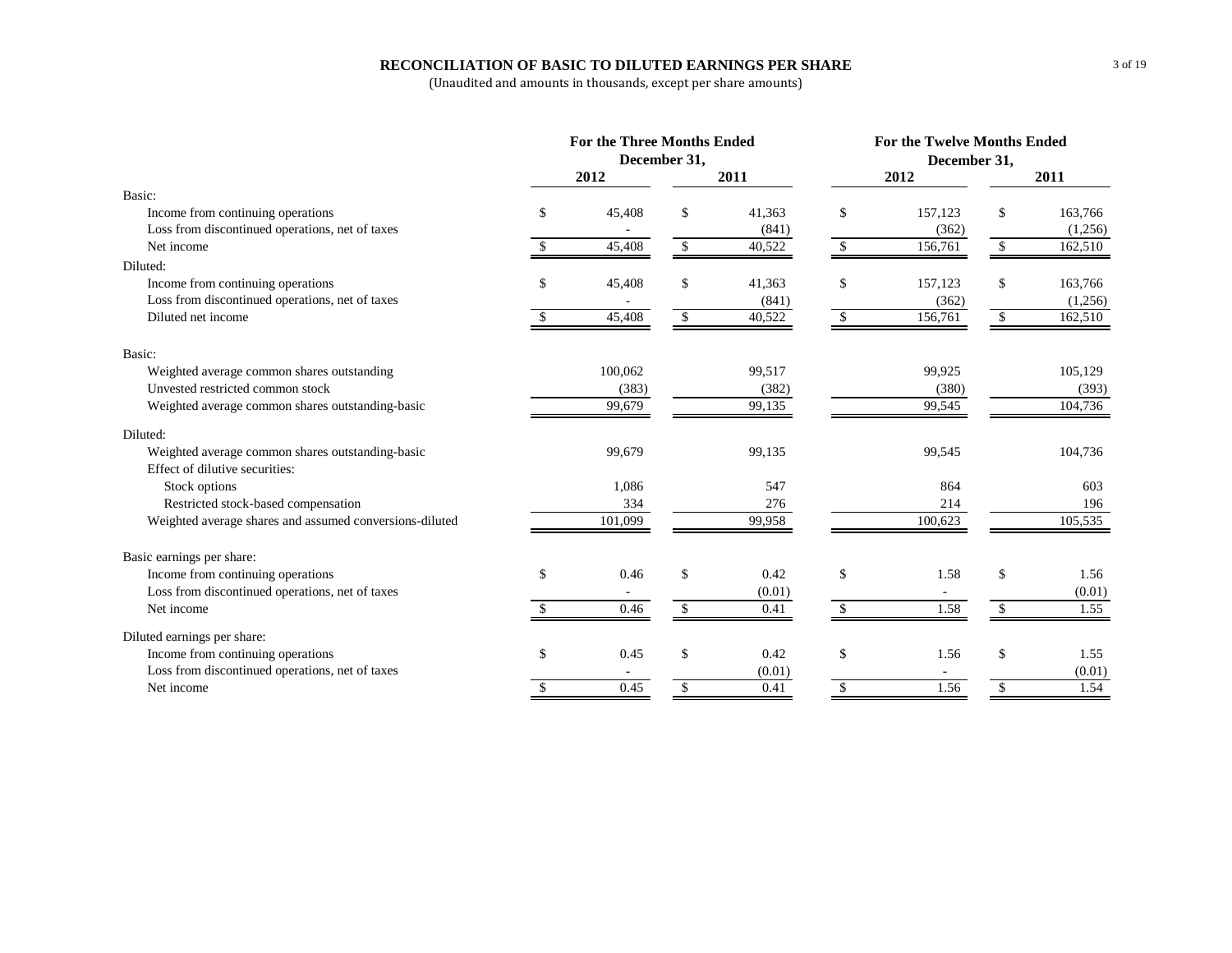## **CALCULATION OF ADJUSTED DILUTED EARNINGS PER SHARE**

|                                                                                  | For the Three Months Ended<br>December 31, |         |               |        |    | <b>For the Twelve Months Ended</b><br>December 31, |    |         |  |  |
|----------------------------------------------------------------------------------|--------------------------------------------|---------|---------------|--------|----|----------------------------------------------------|----|---------|--|--|
|                                                                                  |                                            | 2012    |               | 2011   |    | 2012                                               |    | 2011    |  |  |
| Net Income                                                                       | \$                                         | 45,408  | <sup>\$</sup> | 40,522 | \$ | 156,761                                            | \$ | 162,510 |  |  |
| Special items:                                                                   |                                            |         |               |        |    |                                                    |    |         |  |  |
| Expenses associated with debt refinancing transactions                           |                                            | 103     |               |        |    | 2,099                                              |    |         |  |  |
| Expenses associated with pursuit of REIT conversion                              |                                            | 2,326   |               |        |    | 4,236                                              |    |         |  |  |
| Income tax benefit for reversal of deferred taxes due to corporate restructuring |                                            | (2,891) |               |        |    | (2,891)                                            |    |         |  |  |
| Income tax benefit for special items                                             |                                            | (896)   |               |        |    | (2,340)                                            |    |         |  |  |
| Diluted adjusted net income                                                      |                                            | 44,050  |               | 40,522 |    | 157,865                                            |    | 162,510 |  |  |
| Weighted average common shares outstanding - basic                               |                                            | 99,679  |               | 99,135 |    | 99,545                                             |    | 104,736 |  |  |
| Effect of dilutive securities:                                                   |                                            |         |               |        |    |                                                    |    |         |  |  |
| Stock options                                                                    |                                            | 1,086   |               | 547    |    | 864                                                |    | 603     |  |  |
| Restricted stock-based compensation                                              |                                            | 334     |               | 276    |    | 214                                                |    | 196     |  |  |
| Weighted average shares and assumed conversions - diluted                        |                                            | 101,099 |               | 99,958 |    | 100,623                                            |    | 105,535 |  |  |
| <b>Adjusted Diluted Earnings Per Share</b>                                       |                                            | 0.44    |               | 0.41   |    | 1.57                                               |    | 1.54    |  |  |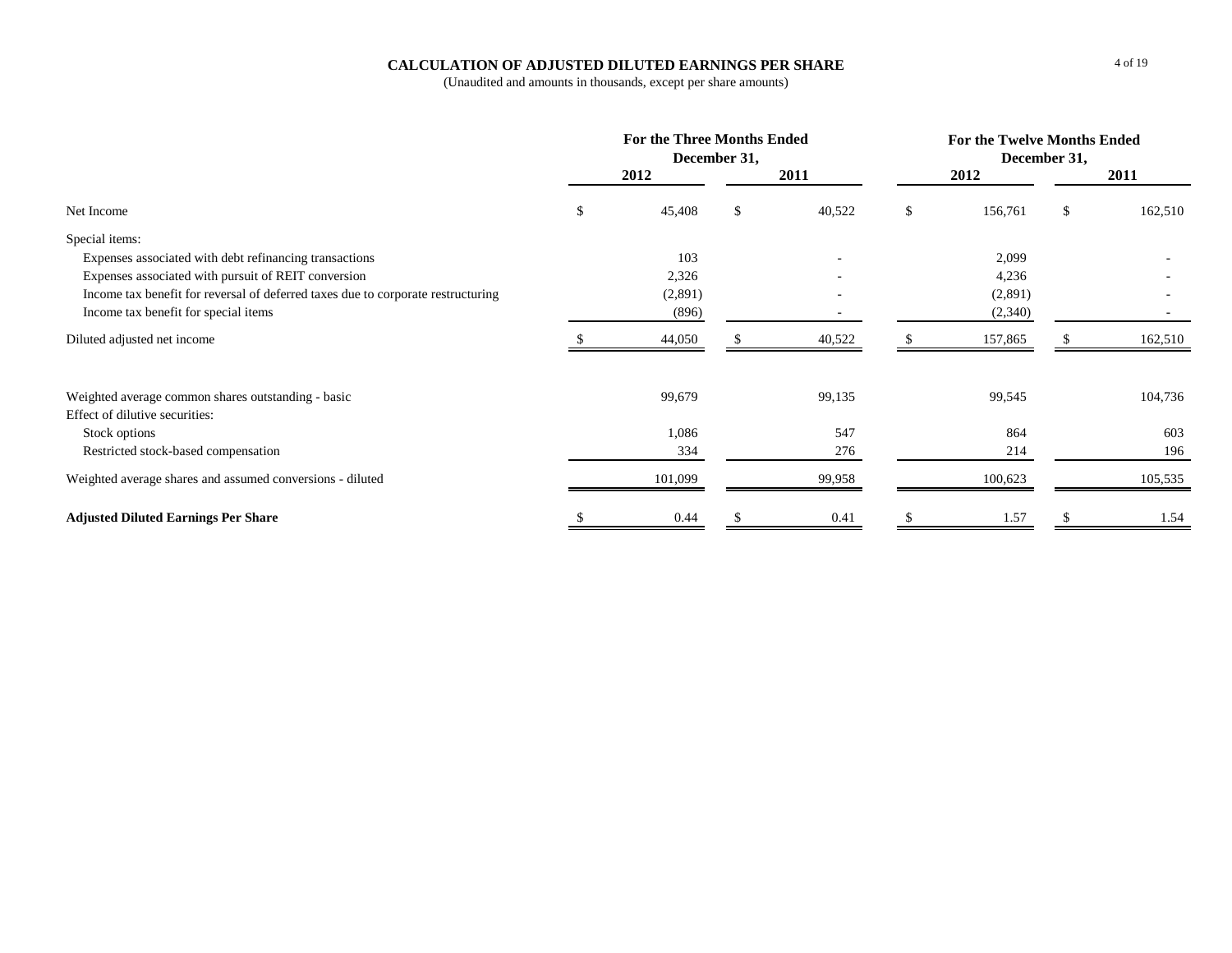#### **FUNDS FROM OPERATIONS**

(Unaudited and amounts in thousands, except per share amounts)

|                                                                | <b>December 31, 2012</b> |        | <b>September 30, 2012</b> |        | June 30, 2012 |        | <b>March 31, 2012</b> |        | December 31, 2011 |        |
|----------------------------------------------------------------|--------------------------|--------|---------------------------|--------|---------------|--------|-----------------------|--------|-------------------|--------|
| <b>FUNDS FROM OPERATIONS (CCA's old definition)</b>            | \$                       | 78,091 | S                         | 79,809 | <sup>\$</sup> | 55,202 | <sup>\$</sup>         | 82,868 | <sup>\$</sup>     | 82,138 |
| Basic funds from operations per share                          |                          | 0.78   |                           | 0.80   |               | 0.55   |                       | 0.83   |                   | 0.83   |
| Diluted funds from operations per share                        |                          | 0.77   |                           | 0.79   |               | 0.55   |                       | 0.83   |                   | 0.82   |
| <b>FFO PAYOUT RATIO</b>                                        |                          | 26.0%  |                           | 25.3%  |               | 36.4%  |                       | 0.0%   |                   | 0.0%   |
| <b>NORMALIZED FUNDS FROM OPERATIONS (CCA's new definition)</b> | \$                       | 64,198 | S                         | 63,289 | \$            | 57,502 | \$                    | 52,021 | \$                | 59,407 |
| Basic normalized funds from operations per share               |                          | 0.64   |                           | 0.64   |               | 0.58   |                       | 0.52   |                   | 0.60   |
| Diluted normalized funds from operations per share             |                          | 0.64   |                           | 0.63   |               | 0.57   |                       | 0.52   |                   | 0.59   |
| <b>FFO PAYOUT RATIO</b>                                        |                          | 31.3%  |                           | 31.7%  |               | 35.1%  |                       | 0.0%   |                   | 0.0%   |
| <b>ADJUSTED FUNDS FROM OPERATIONS (CCA's old definition)</b>   | \$                       | 64,808 | <sup>\$</sup>             | 69,604 | \$            | 43,151 | <sup>\$</sup>         | 70,068 | <sup>\$</sup>     | 62,675 |
| Basic adjusted funds from operations per share                 |                          | 0.65   |                           | 0.70   |               | 0.43   |                       | 0.71   |                   | 0.63   |
| Diluted adjusted funds from operations per share               |                          | 0.64   |                           | 0.69   |               | 0.43   |                       | 0.70   |                   | 0.63   |
| <b>AFFO PAYOUT RATIO</b>                                       |                          | 31.3%  |                           | 29.0%  |               | 46.5%  |                       | 0.0%   |                   | 0.0%   |
| <b>ADJUSTED FUNDS FROM OPERATIONS (CCA's new definition)</b>   | \$                       | 62,008 | <sup>\$</sup>             | 62,937 | \$            | 56,343 | <sup>\$</sup>         | 53,691 | <sup>\$</sup>     | 53,817 |
| Basic adjusted funds from operations per share                 |                          | 0.62   |                           | 0.63   |               | 0.57   |                       | 0.54   |                   | 0.54   |
| Diluted adjusted funds from operations per share               |                          | 0.61   |                           | 0.62   |               | 0.56   |                       | 0.54   |                   | 0.54   |
| <b>AFFO PAYOUT RATIO</b>                                       |                          | 32.8%  |                           | 32.3%  |               | 35.7%  |                       | 0.0%   |                   | 0.0%   |

As a result of the pending REIT conversion on January 1, 2013, CCA has elected to change its previous calculation of FFO and AFFO to be consistent with the guidance issued by the National Association of Real Estate Investment Trusts (NAREIT). CCA has elected to provide both calculations on the next page herein to allow comparisons between the method CCA plans to use as a REIT effective January 1, 2013 and the method CCA used previously. FFO and AFFO are widely accepted non-GAAP supplemental measures of REIT performance following the standards established by NAREIT. CCA believes that FFO and AFFO are important operating measures that supplement discussion and analysis of the Company's results of operations and are used to review and assess operating performance of the Company and its correctional facilities and their management teams. NAREIT defines FFO as net income computed in accordance with generally accepted accounting principles, excluding gains (or losses) from sales of property and extraordinary items, plus depreciation and amortization of real estate and impairment of depreciable real estate. Because the historical cost accounting convention used for real estate assets requires depreciation (except on land), this accounting presentation assumes that the value of real estate assets diminishes at a level rate over time. Because of the unique structure, design and use of the Company's correctional facilities, management believes that assessing performance of the Company's correctional facilities without the impact of depreciation or amortization is useful. CCA may make adjustments to FFO from time to time for certain other income and expenses that it considers non-recurring, infrequent or unusual, even though such items may require cash settlement, because such items do not reflect a necessary component of the ongoing operations of the Company. Normalized FFO excludes the effects of such items. CCA calculates AFFO by adding to Normalized FFO non-cash expenses such as the amortization of deferred financing costs and stock-based compensation, and by subtracting from Normalized FFO normalized recurring real estate expenditures that are capitalized and then amortized, but which are necessary to maintain a REIT's properties and its revenue stream. Some of these capital expenditures contain a discretionary element with respect to when they are incurred, while others may be more urgent. Therefore, these capital expenditures may fluctuate from quarter to quarter, depending on the nature of the expenditures required, seasonal factors such as weather, and budgetary conditions. Other companies may calculate FFO, Normalized FFO, and AFFO differently than the Company does, or adjust for other items, and therefore comparability may be limited. FFO, Normalized FFO, and AFFO and their corresponding per share measures are not measures of performance under GAAP, and should not be considered as an alternative to cash flows from operating activities, a measure of liquidity or an alternative to net income as indicators of the Company's operating performance or any other measure of performance derived in accordance with GAAP. This data should be read in conjunction with the Company's consolidated financial statements and related notes included in its filings with the Securities and Exchange Commission.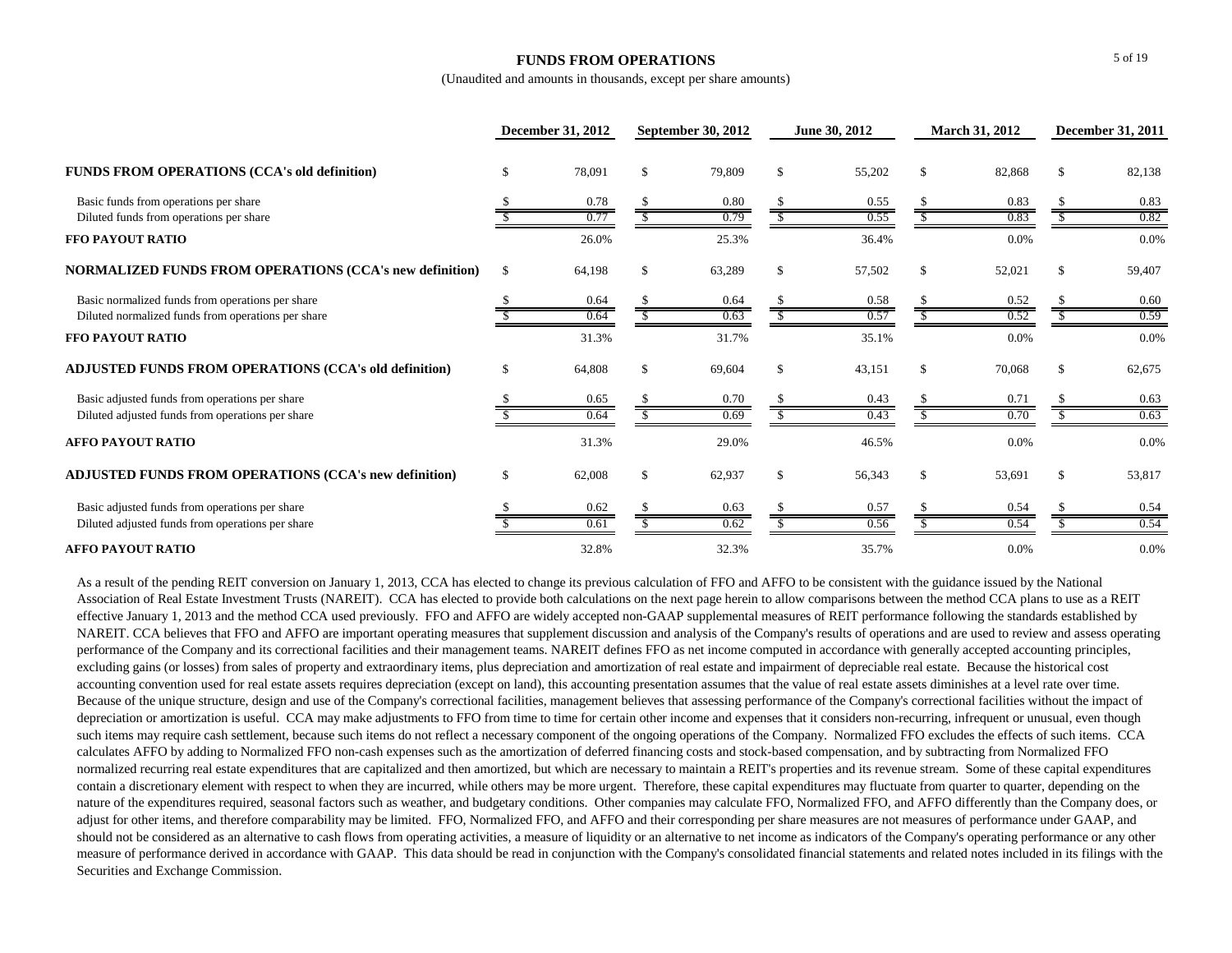#### **FUNDS FROM OPERATIONS**

#### (Unaudited and amounts in thousands, except per share amounts)

**CCA's previous calculation CCA's calculation consistent with NAREIT guidelines** 

|                                                           |     | For the Three Months Ended December 31,<br>2012 |    | 2011      |                                                          |    | For the Three Months Ended December 31,<br>2012 |               | 2011    |
|-----------------------------------------------------------|-----|-------------------------------------------------|----|-----------|----------------------------------------------------------|----|-------------------------------------------------|---------------|---------|
| <b>FUNDS FROM OPERATIONS:</b>                             |     |                                                 |    |           | <b>FUNDS FROM OPERATIONS:</b>                            |    |                                                 |               |         |
| Net income                                                |     | 45,408                                          |    | 40,522    | Net income                                               |    | 45,408                                          | \$.           | 40,522  |
| Depreciation and amortization                             |     | 28,632                                          |    | 27,707    | Depreciation of real estate assets                       |    | 20,148                                          |               | 18,885  |
| Depreciation and amortization for discontinued operations |     |                                                 |    | 341       | Funds From Operations                                    |    | 65,556                                          | $\mathcal{S}$ | 59,407  |
| Income tax expense                                        |     | 21,952                                          |    | 22,852    |                                                          |    |                                                 |               |         |
| Expenses associated with debt refinancing transactions    |     | 103                                             |    |           | Expenses associated with debt refinancing transactions   |    | 103                                             |               |         |
| Expenses associated with pursuit of REIT conversion       |     | 2,326                                           |    |           | Expenses associated with pursuit of REIT conversion      |    | 2,326                                           |               |         |
| Income taxes (paid) refund                                |     | (24,219)                                        |    | (12,249)  | Income tax benefit for special items                     |    | (896)                                           |               |         |
|                                                           |     |                                                 |    |           | Income tax benefit for reversal of deferred taxes due to |    |                                                 |               |         |
| Income tax expense (benefit) for discontinued operations  |     |                                                 |    | (464)     | corporate restructuring                                  |    | (2,891)                                         |               |         |
| Stock-based compensation reflected in G&A expenses        |     | 2,853                                           |    | 2,332     |                                                          |    |                                                 |               |         |
| Amortization of debt costs and other non-cash interest    |     | 1,036                                           |    | 1,097     |                                                          |    |                                                 |               |         |
| <b>Funds From Operations</b>                              | -\$ | 78,091                                          | .S | 82,138    | Normalized Funds From Operations                         | -S | 64,198                                          | S.            | 59,407  |
| Maintenance and technology capital expenditures           |     | (13,283)                                        |    | (19, 463) | Maintenance capital expenditures on real estate assets   |    | (6,428)                                         |               | (9,269) |
|                                                           |     |                                                 |    |           | Stock-based compensation                                 |    | 3,202                                           |               | 2,582   |
|                                                           |     |                                                 |    |           | Amortization of debt costs and other non-cash interest   |    | 1,036                                           |               | 1,097   |
| <b>Adjusted Funds From Operations</b>                     |     | 64,808                                          |    | 62,675    | <b>Adjusted Funds From Operations</b>                    |    | 62,008                                          |               | 53,817  |
| <b>FUNDS FROM OPERATIONS PER SHARE:</b>                   |     |                                                 |    |           | <b>NORMALIZED FUNDS FROM OPERATIONS PER SHARE:</b>       |    |                                                 |               |         |
| Basic                                                     |     | 0.78                                            |    | 0.83      | Basic                                                    |    | 0.64                                            |               | 0.60    |
| Diluted                                                   |     | 0.77                                            |    | 0.82      | Diluted                                                  |    | 0.64                                            |               | 0.59    |
| <b>ADJUSTED FUNDS FROM OPERATIONS PER SHARE:</b>          |     |                                                 |    |           | <b>ADJUSTED FUNDS FROM OPERATIONS PER SHARE:</b>         |    |                                                 |               |         |
| Basic                                                     |     | 0.65                                            |    | 0.63      | Basic                                                    |    | 0.62                                            |               | 0.54    |
| Diluted                                                   |     | 0.64                                            |    | 0.63      | Diluted                                                  |    | 0.61                                            |               | 0.54    |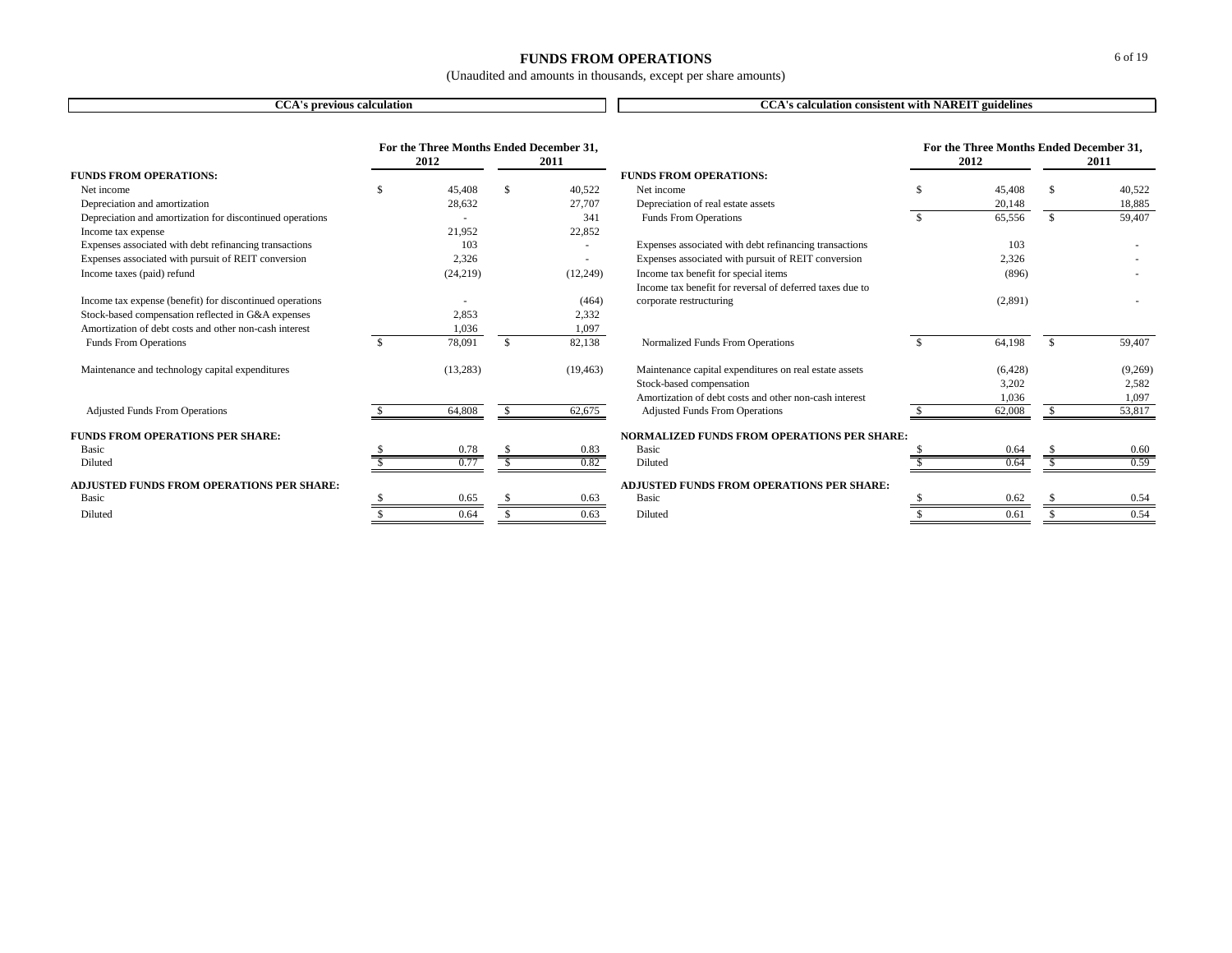#### **FUNDS FROM OPERATIONS**

#### (Unaudited and amounts in thousands, except per share amounts)

**CCA's previous calculation CCA's calculation consistent with NAREIT guidelines** 

|                                                           |    | For the Twelve Months Ended December 31, |               |           |                                                                                                  |              | For the Twelve Months Ended December 31, |               |          |
|-----------------------------------------------------------|----|------------------------------------------|---------------|-----------|--------------------------------------------------------------------------------------------------|--------------|------------------------------------------|---------------|----------|
|                                                           |    | 2012                                     |               | 2011      |                                                                                                  |              | 2012                                     |               | 2011     |
| <b>FUNDS FROM OPERATIONS:</b>                             |    |                                          |               |           | <b>FUNDS FROM OPERATIONS:</b>                                                                    |              |                                          |               |          |
| Net income                                                | S  | 156,761                                  |               | 162,510   | Net income                                                                                       | \$           | 156,761                                  |               | 162,510  |
| Depreciation and amortization                             |    | 113,933                                  |               | 108,216   | Depreciation of real estate assets                                                               |              | 79,145                                   |               | 73,705   |
| Depreciation and amortization for discontinued operations |    |                                          |               | 715       | Depreciation of real estate assets for discontinued operations                                   |              |                                          |               | 345      |
| Income tax expense                                        |    | 87.586                                   |               | 97,017    | <b>Funds From Operations</b>                                                                     | $\mathbb{S}$ | 235,906                                  | $\mathbf{s}$  | 236,560  |
| Expenses associated with debt refinancing transactions    |    | 2,099                                    |               |           | Expenses associated with debt refinancing transactions                                           |              | 2,099                                    |               |          |
| Expenses associated with pursuit of REIT conversion       |    | 4,236                                    |               |           | Expenses associated with pursuit of REIT conversion                                              |              | 4,236                                    |               |          |
| Income taxes (paid) refund                                |    | (83, 864)                                |               | (70, 341) | Income tax benefit for special items<br>Income tax benefit for reversal of deferred taxes due to |              | (2,340)                                  |               |          |
| Income tax expense (benefit) for discontinued operations  |    | (215)                                    |               | (716)     | corporate restructuring                                                                          |              | (2,891)                                  |               |          |
| Stock-based compensation reflected in G&A expenses        |    | 11,118                                   |               | 9,254     |                                                                                                  |              |                                          |               |          |
| Amortization of debt costs and other non-cash interest    |    | 4,316                                    |               | 4,331     |                                                                                                  |              |                                          |               |          |
| <b>Funds From Operations</b>                              | \$ | 295,970                                  | <sup>\$</sup> | 310,986   | Normalized Funds From Operations                                                                 | S.           | 237,010                                  | $\mathcal{S}$ | 236,560  |
| Maintenance and technology capital expenditures           |    | (48, 339)                                |               | (47,912)  | Maintenance capital expenditures on real estate assets                                           |              | (18, 643)                                |               | (20,056) |
|                                                           |    |                                          |               |           | Stock-based compensation                                                                         |              | 12,296                                   |               | 10,331   |
|                                                           |    |                                          |               |           | Amortization of debt costs and other non-cash interest                                           |              | 4,316                                    |               | 4,331    |
| <b>Adjusted Funds From Operations</b>                     |    | 247,631                                  |               | 263,074   | <b>Adjusted Funds From Operations</b>                                                            |              | 234,979                                  |               | 231,166  |
| <b>FUNDS FROM OPERATIONS PER SHARE:</b>                   |    |                                          |               |           | <b>NORMALIZED FUNDS FROM OPERATIONS PER SHARE:</b>                                               |              |                                          |               |          |
| Basic                                                     |    | 2.97                                     |               | 2.97      | Basic                                                                                            |              | 2.38                                     |               | 2.26     |
| Diluted                                                   |    | 2.94                                     |               | 2.95      | Diluted                                                                                          |              | 2.36                                     |               | 2.24     |
| <b>ADJUSTED FUNDS FROM OPERATIONS PER SHARE:</b>          |    |                                          |               |           | <b>ADJUSTED FUNDS FROM OPERATIONS PER SHARE:</b>                                                 |              |                                          |               |          |
| Basic                                                     |    | 2.49                                     |               | 2.51      | Basic                                                                                            |              | 2.36                                     |               | 2.21     |
| Diluted                                                   |    | 2.46                                     | -8            | 2.49      | Diluted                                                                                          |              | 2.34                                     |               | 2.19     |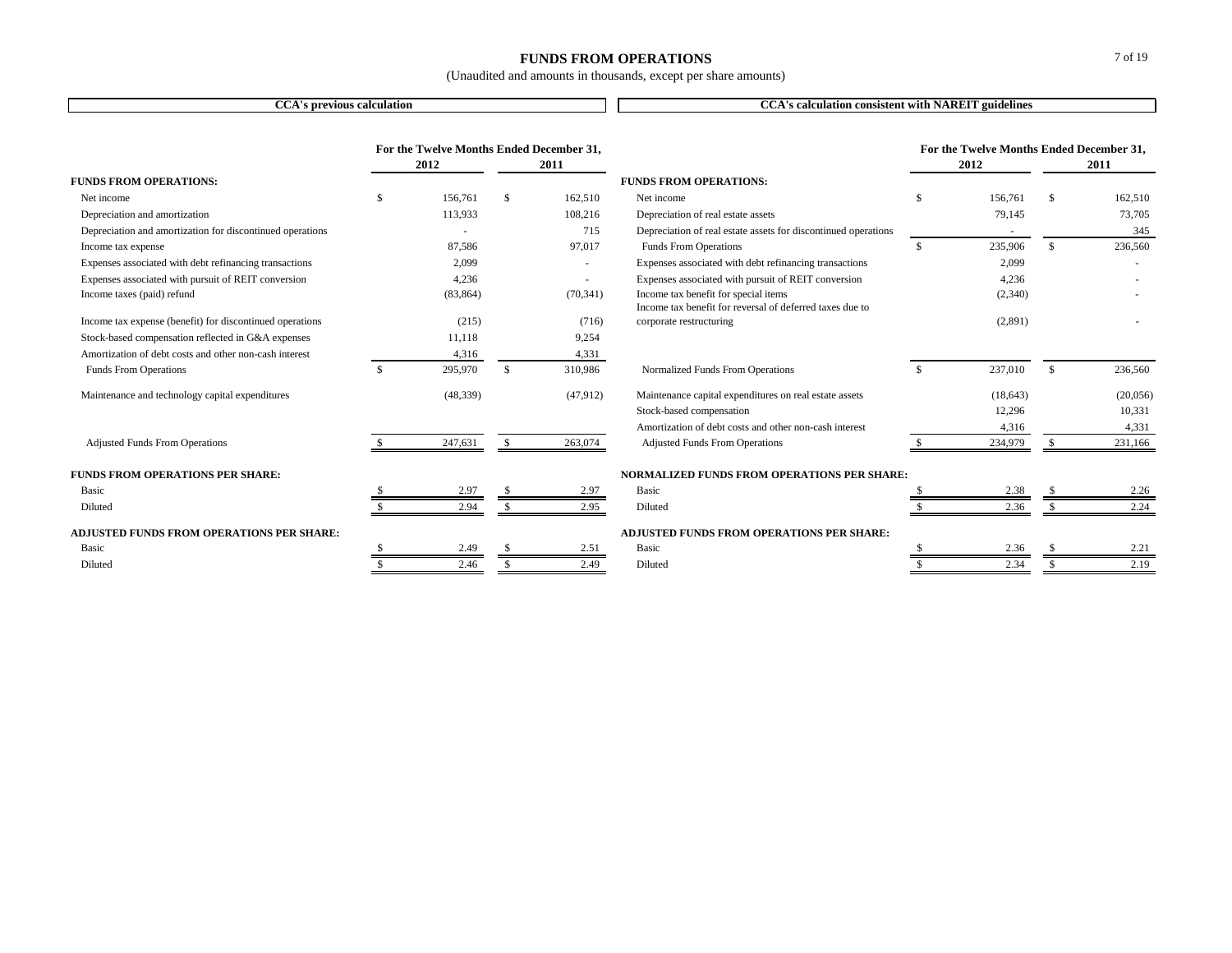#### **SELECTED FINANCIAL INFORMATION**

|                                                                     | December 31, 2012 | September 30, 2012 |            | June 30, 2012 |            | March 31, 2012 |            | December 31, 2011 |            |
|---------------------------------------------------------------------|-------------------|--------------------|------------|---------------|------------|----------------|------------|-------------------|------------|
| <b>BALANCE SHEET:</b>                                               |                   |                    |            |               |            |                |            |                   |            |
| Property and equipment                                              | \$<br>3,567,967   | \$                 | 3,564,952  | $\mathbb{S}$  | 3,546,780  | \$             | 3,528,285  | $\mathbb{S}$      | 3,511,302  |
| Accumulated depreciation and amortization                           | (999, 176)        |                    | (982, 933) |               | (954, 528) |                | (926, 982) |                   | (902, 384) |
| Property and equipment, net                                         | \$<br>2,568,791   | $\mathbb{S}$       | 2,582,019  | $\mathbb{S}$  | 2,592,252  | $\mathbb{S}$   | 2,601,303  | \$                | 2,608,918  |
| Total assets                                                        | \$<br>2,974,742   | \$                 | 2,967,675  | \$            | 2,996,002  | \$             | 2,971,126  | $\mathbb{S}$      | 3,019,631  |
| Maintenance & technology capital expenditures for the quarter ended | \$<br>13,283      | \$                 | 10,205     | $\mathbb{S}$  | 12,051     | \$             | 12,800     | \$                | 19,463     |
| Total debt                                                          | \$<br>1,111,545   | \$                 | 1,131,152  | \$            | 1,190,764  | \$             | 1,180,386  | \$                | 1,245,014  |
| Equity book value                                                   | \$<br>1,521,620   | $\mathbb{S}$       | 1,492,078  | $\mathbb{S}$  | 1,464,570  | \$             | 1,443,571  | $\mathbb{S}$      | 1,408,022  |
| LIQUIDITY:                                                          |                   |                    |            |               |            |                |            |                   |            |
| Cash and cash equivalents                                           | \$<br>62,897      | \$                 | 59,242     | \$            | 63,130     | \$             | 31,354     | \$                | 55,832     |
| Availability under revolving credit facility                        | \$<br>103,998     | \$                 | 123,998    | \$            | 111,724    | \$             | 221,724    | \$                | 156,724    |
| <b>CAPITALIZATION:</b>                                              |                   |                    |            |               |            |                |            |                   |            |
| Common shares outstanding                                           | 100,105           |                    | 100,048    |               | 99,977     |                | 99,944     |                   | 99,528     |
| Common share price at end of period                                 | \$<br>35.47       | \$                 | 33.45      | \$            | 29.45      | \$             | 27.31      | \$                | 20.37      |
| Market value of common equity at end of period                      | \$<br>3,550,724   | $\sqrt{3}$         | 3,346,606  | $\sqrt{2}$    | 2,944,323  | $\sqrt{3}$     | 2,729,471  | \$                | 2,027,385  |
| Total equity market capitalization                                  | \$<br>3,550,724   | $\mathcal{S}$      | 3,346,606  | \$            | 2,944,323  | $\mathbb{S}$   | 2,729,471  | \$                | 2,027,385  |
| Total market capitalization (market value of equity plus debt)      | 4,662,269         | \$                 | 4,477,758  | \$            | 4,135,087  | <sup>\$</sup>  | 3,909,857  |                   | 3,272,399  |
| Dividends                                                           | \$<br>20,084      | \$                 | 20,078     | $\mathbb{S}$  | 20,060     | $\mathbb{S}$   |            | \$.               |            |
| Dividends per common share                                          | \$<br>0.20        | \$                 | 0.20       | \$            | 0.20       | \$             |            | \$                |            |
| <b>EBITDA</b>                                                       | \$<br>109,014     | \$                 | 108,754    | $\mathbb{S}$  | 102,859    | \$             | 96,378     | \$                | 110,042    |
| <b>ADJUSTED EBITDA</b>                                              | \$<br>111,443     | \$                 | 110,232    | \$            | 103,696    | <sup>\$</sup>  | 97,969     | \$                | 110,042    |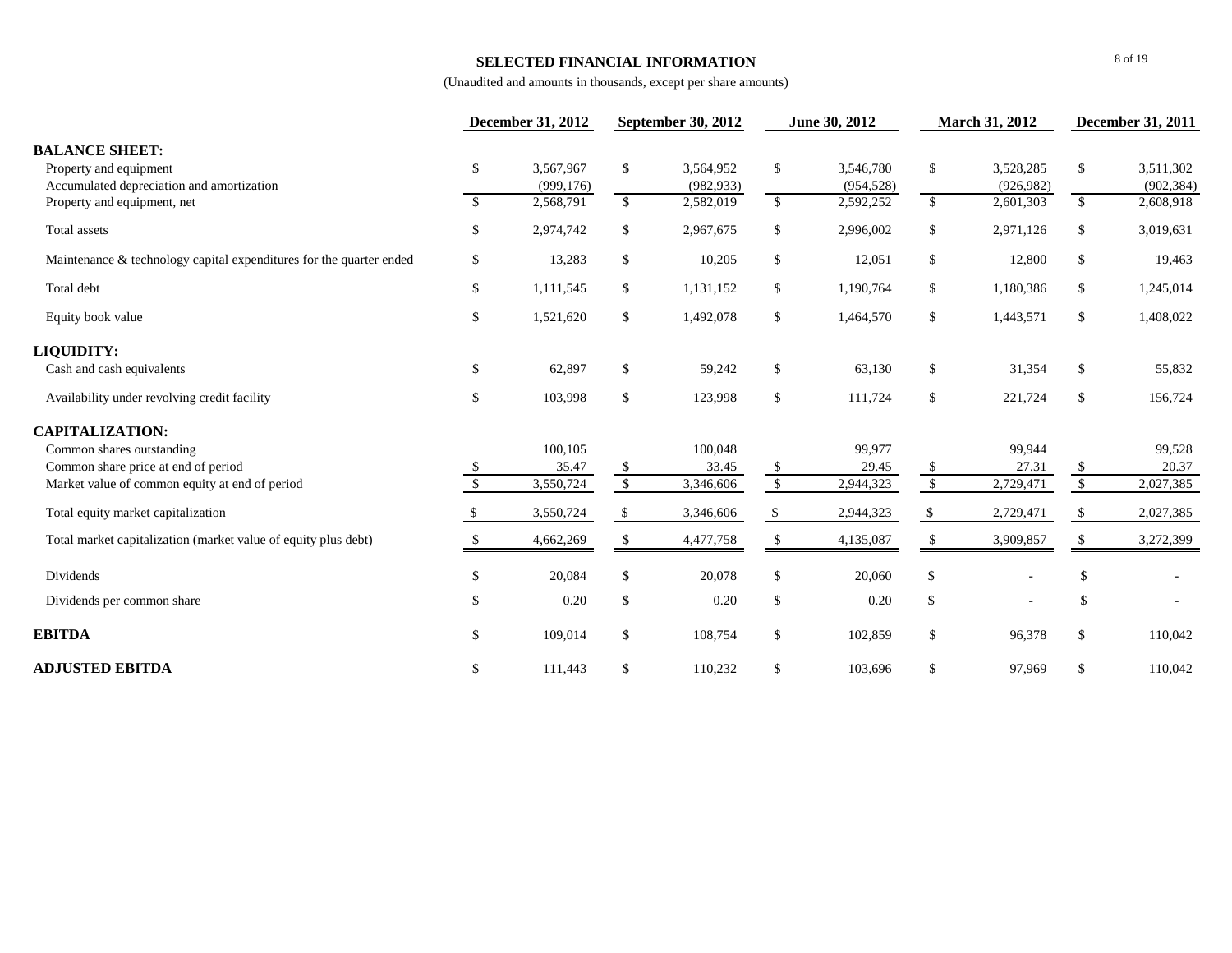#### **SELECTED FINANCIAL INFORMATION**

|                                             | For the Three Months Ended December 31,<br>2012 |     | 2011      |              | For the Twelve Months Ended December 31,<br>2012 | <b>2011</b> |
|---------------------------------------------|-------------------------------------------------|-----|-----------|--------------|--------------------------------------------------|-------------|
| Number of days per period                   | 92                                              |     | 92        |              | 366                                              | 365         |
| <b>ALL FACILITIES:</b>                      |                                                 |     |           |              |                                                  |             |
| Average available beds                      | 92,252                                          |     | 89,121    |              | 91,862                                           | 89,015      |
| Average compensated occupancy               | 86.9%                                           |     | 90.1%     |              | 88.2%                                            | 89.9%       |
| Total compensated man-days                  | 7,376,308                                       |     | 7,388,606 |              | 29,668,774                                       | 29,209,740  |
| Revenue per compensated man-day             | \$<br>59.09                                     | \$. | 58.97     | $\mathbb{S}$ | 59.14                                            | \$<br>58.81 |
| Operating expenses per compensated man-day: | 30.94                                           |     | 30.66     |              | 31.56                                            | 30.62       |
| Fixed expense                               | 10.02                                           |     |           |              | 10.05                                            |             |
| Variable expense<br>Total                   |                                                 |     | 9.63      |              |                                                  | 9.60        |
|                                             | 40.96                                           |     | 40.29     |              | 41.61                                            | 40.22       |
| Operating margin per compensated man-day    | 18.13                                           |     | 18.68     |              | 17.53                                            | 18.59       |
| Operating margin rate                       | 30.7%                                           |     | 31.7%     |              | 29.6%                                            | 31.6%       |
| DEPRECIATION AND AMORTIZATION:              |                                                 |     |           |              |                                                  |             |
| Depreciation expense on real estate         | 20,148                                          |     | 18,885    |              | 79,145                                           | 73,705      |
| Other depreciation expense                  | 8,518                                           |     | 8,856     |              | 34,924                                           | 34,647      |
| Amortization of negative contract values    | (34)                                            |     | (34)      |              | (136)                                            | (136)       |
| Depreciation and amortization               | 28,632                                          |     | 27,707    |              | 113,933                                          | 108,216     |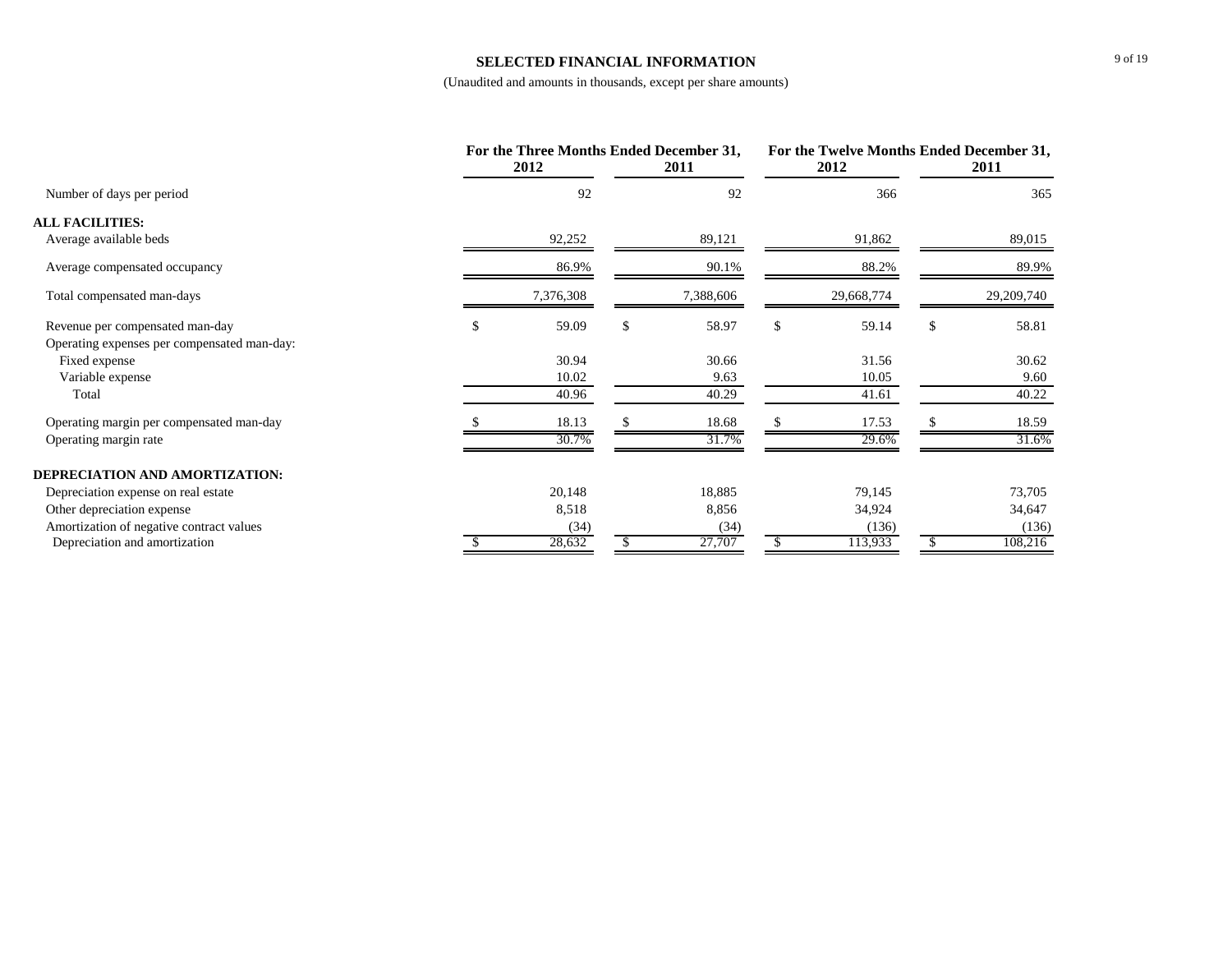#### **SELECTED FINANCIAL INFORMATION**

|                                                                                |                    | For the Three Months Ended December 31,<br>2012<br>2011 |            |           | For the Twelve Months Ended December 31,<br>2012<br>2011 |            |      |            |
|--------------------------------------------------------------------------------|--------------------|---------------------------------------------------------|------------|-----------|----------------------------------------------------------|------------|------|------------|
|                                                                                |                    |                                                         |            |           |                                                          |            |      |            |
| <b>MANAGED ONLY FACILITIES:</b>                                                |                    |                                                         |            |           |                                                          |            |      |            |
| Management revenue                                                             | \$                 | 91,487                                                  | \$         | 89,941    | \$                                                       | 359,417    | \$   | 361,246    |
| Operating expenses:                                                            |                    |                                                         |            |           |                                                          |            |      |            |
| Fixed expense                                                                  |                    | 59,241                                                  |            | 59,448    |                                                          | 237,317    |      | 235,176    |
| Variable expense                                                               |                    | 20,943                                                  |            | 19,692    |                                                          | 80,444     |      | 75,525     |
| Total                                                                          |                    | 80,184                                                  |            | 79,140    |                                                          | 317,761    |      | 310,701    |
| Contribution                                                                   | <sup>\$</sup>      | 11,303                                                  | $\sqrt{s}$ | 10,801    | $\sqrt[6]{3}$                                            | 41,656     | \$   | 50,545     |
| Average available beds                                                         |                    | 25,324                                                  |            | 25,324    |                                                          | 25,324     |      | 25,218     |
| Average compensated occupancy                                                  |                    | 96.5%                                                   |            | 95.9%     |                                                          | 96.1%      |      | 96.3%      |
| Total compensated man-days                                                     |                    | 2,247,233                                               |            | 2,233,861 |                                                          | 8,908,476  |      | 8,862,337  |
| Revenue per compensated man-day<br>Operating expenses per compensated man-day: | \$                 | 40.71                                                   | \$         | 40.26     | $\mathbb{S}$                                             | 40.35      | \$   | 40.76      |
| Fixed expense                                                                  |                    | 26.36                                                   |            | 26.61     |                                                          | 26.64      |      | 26.54      |
| Variable expense                                                               |                    | 9.32                                                    |            | 8.82      |                                                          | 9.03       |      | 8.52       |
| Total                                                                          |                    | 35.68                                                   |            | 35.43     |                                                          | 35.67      |      | 35.06      |
| Operating margin per compensated man-day                                       | S                  | 5.03                                                    | \$         | 4.83      | \$                                                       | 4.68       | \$   | 5.70       |
| Operating margin rate                                                          |                    | 12.4%                                                   |            | 12.0%     |                                                          | 11.6%      |      | 14.0%      |
| <b>OWNED AND MANAGED FACILITIES:</b>                                           |                    |                                                         |            |           |                                                          |            |      |            |
| Management revenue                                                             | $\$$               | 344,390                                                 | \$         | 345,789   | $\$$                                                     | 1,395,193  | $\$$ | 1,356,678  |
| Operating expenses:                                                            |                    |                                                         |            |           |                                                          |            |      |            |
| Fixed expense                                                                  |                    | 168,991                                                 |            | 167,069   |                                                          | 699,052    |      | 659,286    |
| Variable expense                                                               |                    | 52,988                                                  |            | 51,459    |                                                          | 217,678    |      | 204,966    |
| Total                                                                          |                    | 221,979                                                 |            | 218,528   |                                                          | 916,730    |      | 864,252    |
| Contribution                                                                   | $\mathbf{\hat{S}}$ | 122,411                                                 | $\sqrt{3}$ | 127,261   | $\sqrt{3}$                                               | 478,463    | \$   | 492,426    |
| Average available beds                                                         |                    | 66,928                                                  |            | 63,797    |                                                          | 66,538     |      | 63,797     |
| Average compensated occupancy                                                  |                    | 83.3%                                                   |            | 87.8%     |                                                          | 85.2%      |      | 87.4%      |
| Total compensated man-days                                                     |                    | 5,129,075                                               |            | 5,154,745 |                                                          | 20,760,298 |      | 20,347,403 |
| Revenue per compensated man-day                                                | \$                 | 67.14                                                   | \$         | 67.08     | $\$$                                                     | 67.20      | \$   | 66.68      |
| Operating expenses per compensated man-day:                                    |                    |                                                         |            |           |                                                          |            |      |            |
| Fixed                                                                          |                    | 32.95                                                   |            | 32.41     |                                                          | 33.67      |      | 32.40      |
| Variable                                                                       |                    | 10.33                                                   |            | 9.98      |                                                          | 10.49      |      | 10.07      |
| Total                                                                          |                    | 43.28                                                   |            | 42.39     |                                                          | 44.16      |      | 42.47      |
| Operating margin per compensated man-day                                       |                    | 23.86                                                   |            | 24.69     |                                                          | 23.04      |      | 24.21      |
| Operating margin rate                                                          |                    | 35.5%                                                   |            | 36.8%     |                                                          | 34.3%      |      | 36.3%      |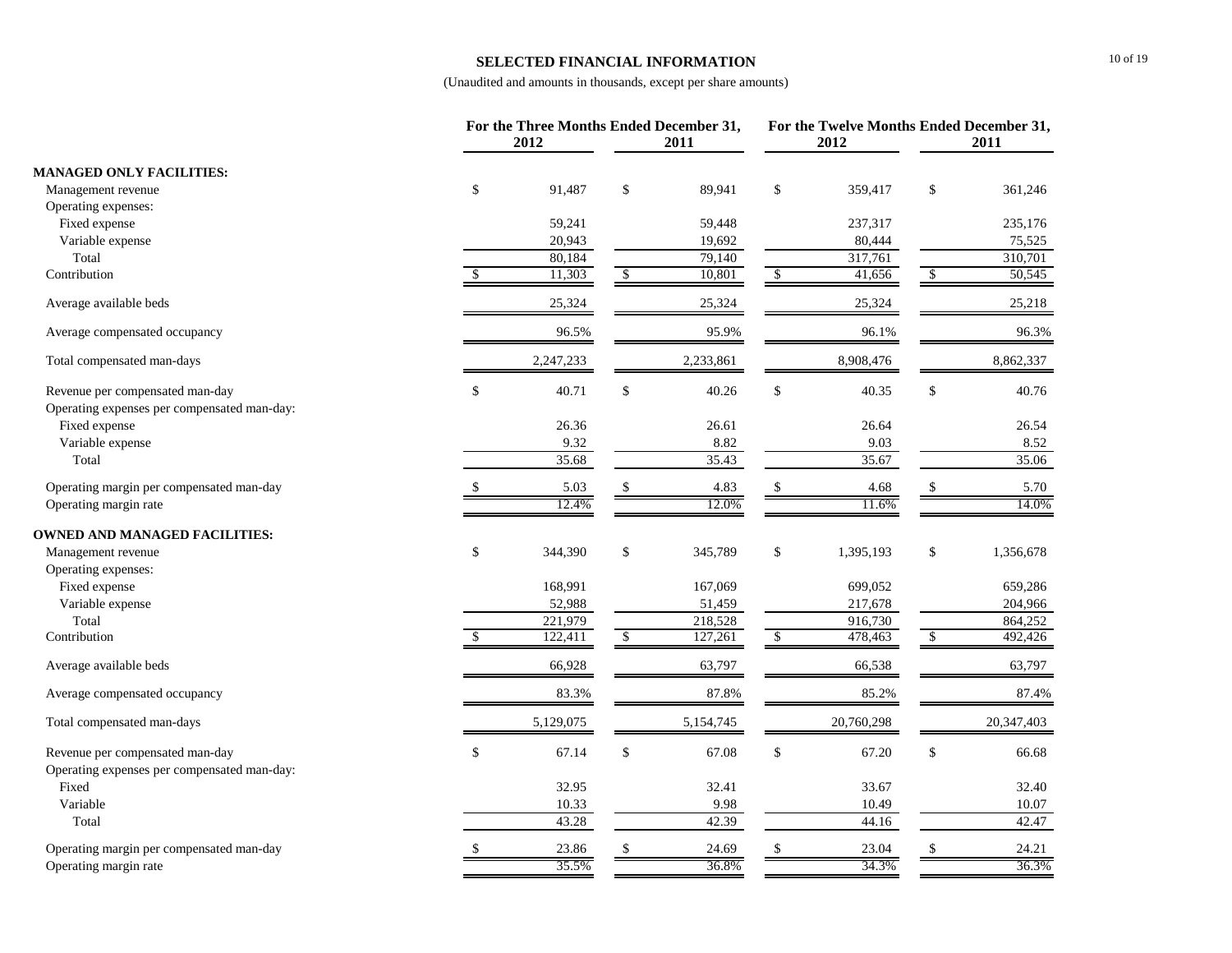#### **ANALYSIS OF OUTSTANDING DEBT**

(Unaudited and amounts in thousands)

|                                  | Outstanding<br><b>Balance</b><br>12/31/2011 | Outstanding<br><b>Balance</b><br>12/31/2012 | <b>Stated</b><br>Interest<br>Rate | <b>Effective</b><br>Interest<br>$\left  \right $<br>Rate | <b>Maturity</b><br>Date | Callable/<br>Redeemable                                                                                                                                                                               |
|----------------------------------|---------------------------------------------|---------------------------------------------|-----------------------------------|----------------------------------------------------------|-------------------------|-------------------------------------------------------------------------------------------------------------------------------------------------------------------------------------------------------|
| <b>Fixed Rate:</b>               |                                             |                                             |                                   |                                                          |                         |                                                                                                                                                                                                       |
| \$375.0 Million Senior Notes     | 375,000<br>\$                               | \$<br>$\overline{\phantom{0}}$              | 6.25%                             | 6.50%                                                    | March 2013              | The balance of \$375.0 Million Senior Notes was redeemed in<br>April 2012.                                                                                                                            |
| \$150.0 Million Senior Notes     | 150,000                                     | $\overline{\phantom{a}}$                    | 6.75%                             | 6.99%                                                    | January 2014            | The balance of \$150.0 Million Senior Notes was redeemed in<br>December 2012.                                                                                                                         |
| \$465.0 Million Senior Notes     | 455,014                                     | 456,545                                     | 7.75%                             | 8.65%                                                    | June 2017               | On or prior to June 1, 2012, 35% redeemable at 107.75%<br>with proceeds from equity offerings; on or after June 1, 2013,<br>100% redeemable at various premium prices until June 1,<br>$2015$ at par. |
| <b>Total Fixed Rate Debt</b>     | 980,014                                     | 456,545                                     |                                   |                                                          |                         |                                                                                                                                                                                                       |
| <b>Floating Rate:</b>            |                                             |                                             |                                   |                                                          |                         |                                                                                                                                                                                                       |
| <b>Revolving Credit Facility</b> | 265,000                                     | 655,000                                     | 1.86%                             | 2)<br>2.06%                                              | December 2016           |                                                                                                                                                                                                       |
| <b>Grand Total Debt</b>          | 1,245,014                                   | 1,111,545                                   | 4.42%                             | 4.78%                                                    | 4.17                    | 3)                                                                                                                                                                                                    |

<sup>1)</sup> Includes amortization of debt issuance costs, net of debt discounts and premiums.

<sup>2)</sup> The Company also has \$26.0 million of letters of credit outstanding under a sub-facility reducing the available capacity under the revolving credit facility to \$104.0 million as of December 31, 2012. The Revolving Cre interest at LIBOR plus a margin of 1.50%.

<sup>3)</sup> Represents the weighted average debt maturity in years.

#### *Debt Maturity Schedule at December 31, 2012:*

| Year                                         | <b>Total Debt</b><br><b>Maturing</b> | % of Debt<br><b>Maturing</b> | % of Debt<br><b>Maturing</b> |
|----------------------------------------------|--------------------------------------|------------------------------|------------------------------|
| 2013                                         |                                      | $0.00\%$                     | 0.00%                        |
| 2014                                         |                                      | $0.00\%$                     | 0.00%                        |
| 2015                                         |                                      | $0.00\%$                     | 0.00%                        |
| 2016                                         | 655,000                              | 58.48%                       | 58.48%                       |
| 2017                                         | 465,000                              | 41.52%                       | 100.00%                      |
| <b>Thereafter</b>                            |                                      | 0.00%                        | 100.00%                      |
|                                              | \$<br>1,120,000                      | 100.00%                      |                              |
| Debt Discount - \$465.0 Million Senior Notes | (8.455)                              |                              |                              |
|                                              | 1.111.545<br>\$                      |                              |                              |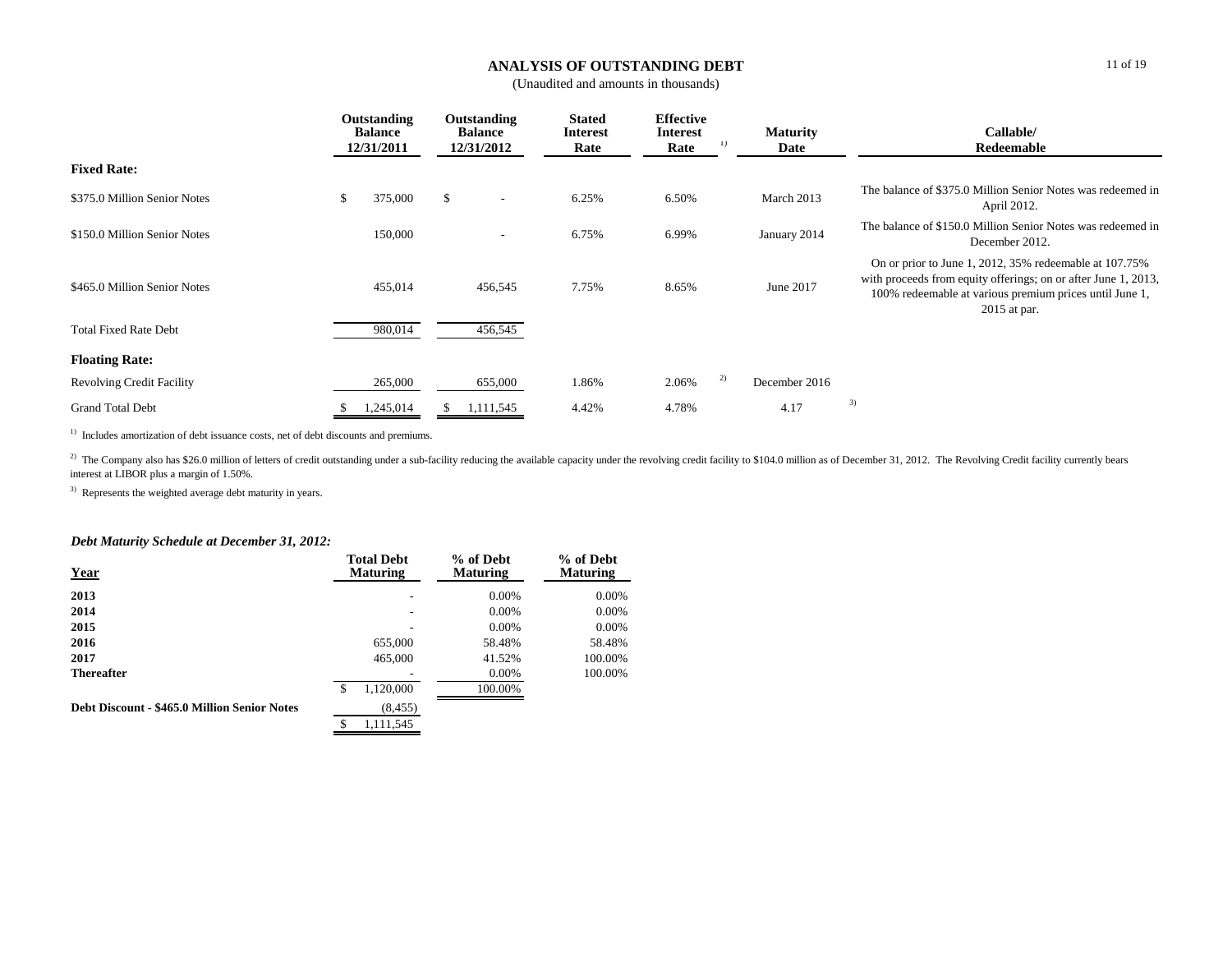## **SELECTED OPERATING RATIOS**

(Unaudited and amounts in thousands, except per share amounts)

|                                                                                                    | <b>For the Three Months Ended</b><br>December 31, |                |              | <b>For the Twelve Months Ended</b><br>December 31, |         |            |         |
|----------------------------------------------------------------------------------------------------|---------------------------------------------------|----------------|--------------|----------------------------------------------------|---------|------------|---------|
|                                                                                                    |                                                   | 2012           | 2011         |                                                    | 2012    |            | 2011    |
| <b>COVERAGE RATIOS:</b>                                                                            |                                                   |                |              |                                                    |         |            |         |
| Interest coverage ratio (Adjusted EBITDA/Interest incurred) (x)                                    |                                                   | 8.8            | 6.0          |                                                    | 7.4     |            | 6.1     |
| Fixed charge coverage ratio (Adjusted EBITDA/(Interest incurred $+$ Scheduled prin pmts)) (x)      |                                                   | 8.8            | 6.0          |                                                    | 7.4     |            | 6.1     |
| Senior debt coverage ratio (Senior debt/Annualized Adjusted EBITDA) (x)                            |                                                   | 2.5            | 2.8          |                                                    | 2.6     |            | 2.8     |
| Total debt coverage ratio (Total debt/Annualized Adjusted EBITDA) (x)                              |                                                   | 2.5            | 2.8          |                                                    | 2.6     |            | 2.8     |
| Accounts receivable turnover (Annualized revenues/Accounts receivable) (x)                         |                                                   | 6.9            | 6.4          |                                                    | 7.0     |            | 6.3     |
| <b>DEBT/EQUITY RATIOS:</b>                                                                         |                                                   |                |              |                                                    |         |            |         |
| Total debt/Total market capitalization                                                             |                                                   | 23.8%          | 38.0%        |                                                    | 23.8%   |            | 38.0%   |
| Total debt/Equity market capitalization                                                            |                                                   | 31.3%          | 61.4%        |                                                    | 31.3%   |            | 61.4%   |
| Total debt/Book equity capitalization                                                              |                                                   | 73.1%          | 88.4%        |                                                    | 73.1%   |            | 88.4%   |
| Total debt/Gross book value of real estate assets                                                  |                                                   | 31.1%          | 35.4%        |                                                    | 31.1%   |            | 35.4%   |
| <b>RETURN ON INVESTMENT RATIOS:</b>                                                                |                                                   |                |              |                                                    |         |            |         |
| Annualized return on operating real estate investments                                             |                                                   |                |              |                                                    |         |            |         |
| (Annualized Adjusted EBITDA/Average operating real estate investments (undepreciated book value)*) |                                                   | 12.5%          | 12.7%        |                                                    | 11.9%   |            | 12.8%   |
| Annualized return on total assets                                                                  |                                                   |                |              |                                                    |         |            |         |
| (Annualized Adjusted EBITDA/Average total assets (undepreciated book value)*)                      |                                                   | 11.3%          | 11.4%        |                                                    | 10.7%   |            | 11.5%   |
| <b>OVERHEAD RATIOS:</b>                                                                            |                                                   |                |              |                                                    |         |            |         |
| Annualized general & administrative expenses/Average total assets (undepreciated book value)*      |                                                   | 2.2%           | 2.6%         |                                                    | 2.3%    |            | 2.4%    |
| General & administrative expenses/Total revenues                                                   |                                                   | 5.0%           | 5.7%         |                                                    | 5.1%    |            | 5.3%    |
| <u>INTEREST EXPENSE, NET:</u>                                                                      |                                                   |                |              |                                                    |         |            |         |
| Interest income from continuing operations                                                         | \$                                                | (524)          | \$<br>(539)  | \$                                                 | (2,134) | \$         | (2,437) |
| Interest incurred                                                                                  |                                                   | 12,730         | 18,252       |                                                    | 57,238  |            | 72,630  |
| Amortization of debt costs and other non-cash interest                                             |                                                   | 1,036          | 1,097        |                                                    | 4,316   |            | 4,331   |
| Capitalized interest                                                                               |                                                   | (220)          | (690)        |                                                    | (1,057) |            | (1,584) |
| Interest expense, net                                                                              |                                                   | 13,022         | \$<br>18,120 | $\sqrt{2}$                                         | 58,363  | $\sqrt{2}$ | 72,940  |
| <b>EBITDA CALCULATION:</b>                                                                         |                                                   |                |              |                                                    |         |            |         |
| Net income                                                                                         | \$                                                | 45,408         | \$<br>40,522 | \$                                                 | 156,761 | \$         | 162,510 |
| Interest expense, net                                                                              |                                                   | 13,022         | 18,120       |                                                    | 58,363  |            | 72,940  |
| Depreciation and amortization                                                                      |                                                   | 28,632         | 27,707       |                                                    | 113,933 |            | 108,216 |
| Income tax expense                                                                                 |                                                   | 21,952         | 22,852       |                                                    | 87,586  |            | 97,017  |
| (Income) loss from discontinued operations, net of taxes                                           |                                                   | $\overline{a}$ | 841          |                                                    | 362     |            | 1,256   |
| <b>EBITDA</b>                                                                                      |                                                   | 109,014        | 110,042      |                                                    | 417,005 |            | 441,939 |
| Expenses associated with debt refinancing transactions                                             |                                                   | 103            |              |                                                    | 2,099   |            |         |
| Expenses associated with pursuit of REIT conversion                                                |                                                   | 2,326          |              |                                                    | 4,236   |            |         |
| <b>ADJUSTED EBITDA</b>                                                                             | \$                                                | 111,443        | 110,042      | $\mathbb{S}$                                       | 423,340 | \$         | 441,939 |

*\*Calculated as a simple average (beginning of period plus end of period divided by 2)*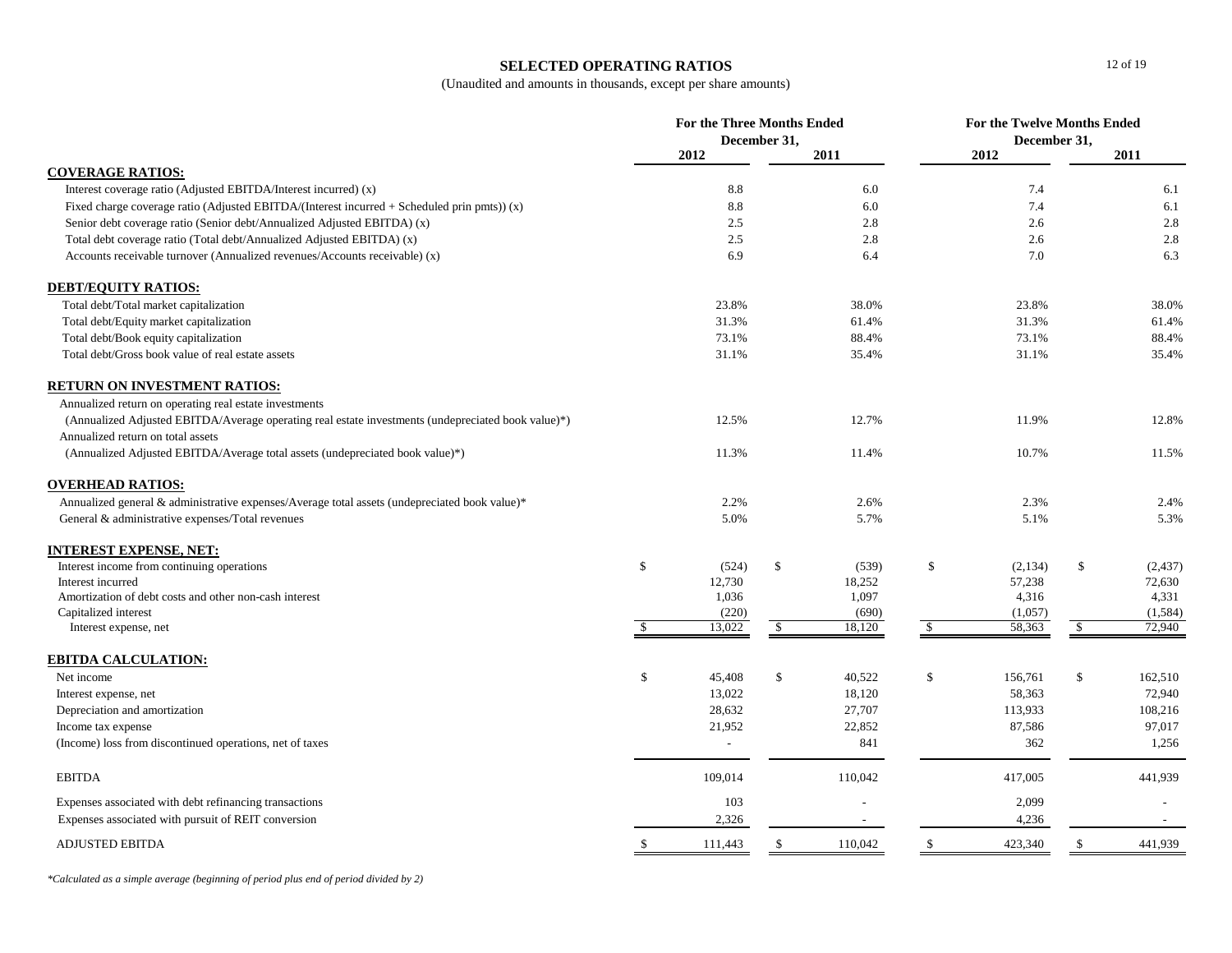#### **FACILITY PORTFOLIO** 13 of 19

| <b>Facility Name</b>                                               | <b>Year Constructed</b><br>(A) | <b>Primary Customer</b>                 | Design<br>Capacity (B) | <b>Security</b><br>Level | <b>Facility Type</b><br>(C) | Term       | Remaining<br><b>Renewal Options</b><br>(D) | Compensated<br>Occupancy % for<br>the Quarter<br>ended 12/31/12 |
|--------------------------------------------------------------------|--------------------------------|-----------------------------------------|------------------------|--------------------------|-----------------------------|------------|--------------------------------------------|-----------------------------------------------------------------|
| <b>Owned and Managed Facilities:</b>                               |                                |                                         |                        |                          |                             |            |                                            |                                                                 |
| Central Arizona Detention Center<br>Florence, Arizona              | 1994, 1998                     | <b>USMS</b>                             | 2,304                  | Multi                    | Detention                   | $Sep-13$   | $(3)$ 5 year                               | 118.86%                                                         |
| Eloy Detention Center<br>Eloy, Arizona                             | 1995, 1996                     | ICE                                     | 1,500                  | Medium                   | Detention                   | Indefinite |                                            | 100.44%                                                         |
| Florence Correctional Center<br>Florence, Arizona                  | 1999, 2004                     | <b>USMS</b>                             | 1,824                  | Multi                    | Detention                   | $Sep-13$   | $(3)$ 5 year                               | 89.45%                                                          |
| La Palma Correctional Center<br>Eloy, Arizona                      | 2008                           | State of California                     | 3,060                  | Medium                   | Correctional                | $Jun-13$   | Indefinite                                 | 99.52%                                                          |
| Red Rock Correctional Center (E)<br>Eloy, Arizona                  | 2006                           | State of California                     | 1,596                  | Medium                   | Correctional                | $Jun-13$   | Indefinite                                 | 93.19%                                                          |
| Saguaro Correctional Facility<br>Eloy, Arizona                     | 2007                           | State of Hawaii                         | 1,896                  | Medium                   | Correctional                | $Jun-14$   | $(2)$ 1 year                               | 82.13%                                                          |
| California City Correctional Center<br>California City, California | 1999                           | Office of the Federal Detention Trustee | 2,304                  | Medium                   | Detention                   | Sep-25     |                                            | 57.08%                                                          |
| San Diego Correctional Facility (F)<br>San Diego, California       | 1999, 2000                     | ICE                                     | 1,154                  | Minimum/<br>Medium       | Detention                   | $Jun-14$   | $(3)$ 3 year                               | 87.82%                                                          |
| <b>Bent County Correctional Facility</b><br>Las Animas, Colorado   | 1992, 1997, 2008               | State of Colorado                       | 1,420                  | Medium                   | Correctional                | $Jun-13$   | $(3)$ 1 year                               | 97.68%                                                          |
| Crowley County Correctional Facility<br>Olney Springs, Colorado    | 1998, 2004                     | State of Colorado                       | 1,794                  | Medium                   | Correctional                | $Jun-13$   | $(3)$ 1 year                               | 66.63%                                                          |
| Huerfano County Correctional Center (G)<br>Walsenburg, Colorado    | 1997                           |                                         | 752                    | Medium                   | Correctional                |            |                                            | 0.00%                                                           |
| Kit Carson Correctional Center<br>Burlington, Colorado             | 1998, 2008                     | State of Colorado                       | 1,488                  | Medium                   | Correctional                | $Jun-13$   | $(3)$ 1 year                               | 65.34%                                                          |
| Coffee Correctional Facility (H)<br>Nicholls, Georgia              | 1998, 1999, 2010               | State of Georgia                        | 2,312                  | Medium                   | Correctional                | $Jun-13$   | $(21)$ 1 year                              | 113.14%                                                         |
| Jenkins Correctional Center (H)<br>Millen, Georgia                 | 2012                           | State of Georgia                        | 1,124                  | Medium                   | Correctional                | $Jun-13$   | $(22)$ 1 year                              | 101.43%                                                         |
| McRae Correctional Facility<br>McRae, Georgia                      | 2000, 2002, 2012               | <b>BOP</b>                              | 1,978                  | Medium                   | Correctional                | $Nov-16$   | $(3)$ 2 year                               | 103.37%                                                         |
| <b>Stewart Detention Center</b><br>Lumpkin, Georgia                | 2004                           | ICE                                     | 1,752                  | Medium                   | Detention                   | Indefinite |                                            | 94.60%                                                          |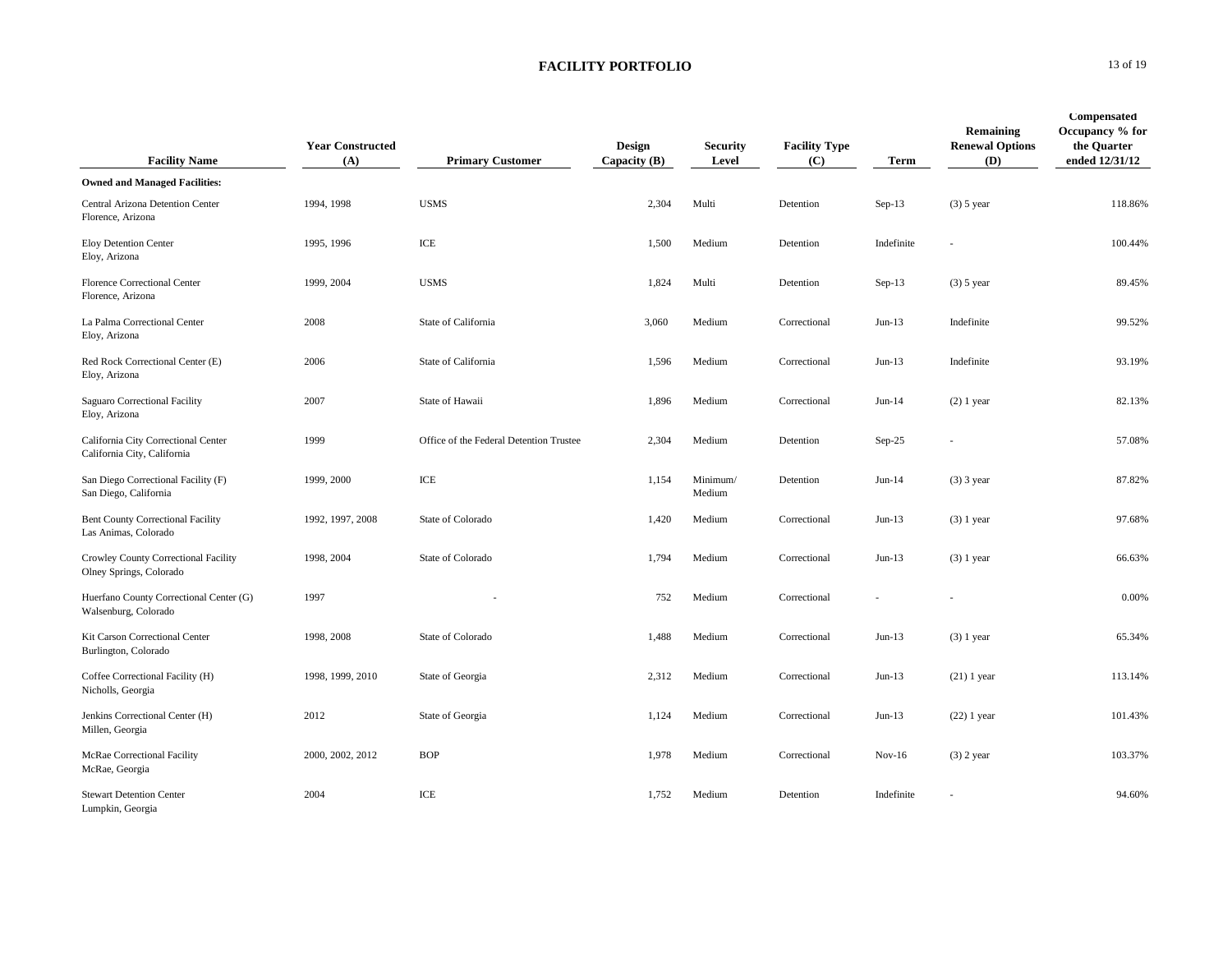#### **FACILITY PORTFOLIO** 14 of 19

| <b>Facility Name</b>                                                   | <b>Year Constructed</b><br>(A) | <b>Primary Customer</b>                 | <b>Design</b><br>Capacity $(B)$ | <b>Security</b><br>Level | <b>Facility Type</b><br>(C) | Term       | Remaining<br><b>Renewal Options</b><br>(D) | Compensated<br>Occupancy % for<br>the Quarter<br>ended 12/31/12 |
|------------------------------------------------------------------------|--------------------------------|-----------------------------------------|---------------------------------|--------------------------|-----------------------------|------------|--------------------------------------------|-----------------------------------------------------------------|
| Wheeler Correctional Facility (H)<br>Alamo, Georgia                    | 1998, 1999, 2010               | State of Georgia                        | 2,312                           | Medium                   | Correctional                | $Jun-13$   | $(21)$ 1 year                              | 116.32%                                                         |
| Leavenworth Detention Center<br>Leavenworth, Kansas                    | 1992, 2000, 2004,<br>2008      | <b>USMS</b>                             | 1,033                           | Maximum                  | Detention                   | $Dec-16$   | $(2)$ 5 year                               | 85.29%                                                          |
| Lee Adjustment Center<br>Beattyville, Kentucky                         | 1990                           | State of Vermont                        | 816                             | Minimum/<br>Medium       | Correctional                | $Jun-13$   | $(1)$ 2 year                               | 56.99%                                                          |
| Marion Adjustment Center<br>St. Mary, Kentucky                         | 1955, 1988                     | Commonwealth of Kentucky                | 826                             | Minimum/<br>Medium       | Correctional                | $Jun-13$   |                                            | 98.22%                                                          |
| Otter Creek Correctional Center (I)<br>Wheelwright, Kentucky           | 1993                           |                                         | 656                             | Minimum/<br>Medium       | Correctional                |            |                                            | 0.00%                                                           |
| Prairie Correctional Facility (J)<br>Appleton, Minnesota               | 1991                           |                                         | 1,600                           | Medium                   | Correctional                |            |                                            | 0.00%                                                           |
| <b>Adams County Correctional Center</b><br>Adams County, Mississippi   | 2008                           | <b>BOP</b>                              | 2,232                           | Medium                   | Correctional                | $Jul-13$   | $(3)$ 2 year                               | 113.40%                                                         |
| Tallahatchie County Correctional Facility (K)<br>Tutwiler, Mississippi | 2000, 2007, 2008               | State of California                     | 2,672                           | Medium                   | Correctional                | $Jun-13$   | Indefinite                                 | 96.29%                                                          |
| Crossroads Correctional Center (L)<br>Shelby, Montana                  | 1999                           | State of Montana                        | 664                             | Multi                    | Correctional                | $Jun-13$   | $(3)$ 2 year                               | 96.72%                                                          |
| Nevada Southern Detention Center<br>Pahrump, Nevada                    | 2010                           | Office of the Federal Detention Trustee | 1,072                           | Medium                   | Detention                   | $Sep-15$   | $(3)$ 5 year                               | 72.34%                                                          |
| Cibola County Corrections Center<br>Milan, New Mexico                  | 1994, 1999                     | <b>BOP</b>                              | 1,129                           | Medium                   | Correctional                | $Sep-14$   | $(3)$ 2 year                               | 104.03%                                                         |
| New Mexico Women's Correctional Facility<br>Grants, New Mexico         | 1989, 2000                     | <b>State of New Mexico</b>              | 596                             | Multi                    | Correctional                | $Jun-13$   |                                            | 99.17%                                                          |
| Torrance County Detention Facility<br>Estancia, New Mexico             | 1990, 1997                     | <b>USMS</b>                             | 910                             | Multi                    | Detention                   | Indefinite |                                            | 86.14%                                                          |
| Lake Erie Correctional Institution (M)<br>Conneaut, Ohio               | 1999                           | State of Ohio                           | 1,798                           | Medium                   | Correctional                | $Jun-32$   | Indefinite                                 | 98.69%                                                          |
| Northeast Ohio Correctional Center<br>Youngstown, Ohio                 | 1997                           | <b>BOP</b>                              | 2,016                           | Medium                   | Correctional                | $May-13$   | $(1)$ 2 year                               | 107.05%                                                         |
| Queensgate Correctional Facility (N)<br>Cincinnati, Ohio               | 1906                           |                                         | 850                             | Medium                   |                             |            |                                            | 0.00%                                                           |
| Cimarron Correctional Facility (O)<br>Cushing, Oklahoma                | 1997, 2008                     | State of Oklahoma                       | 1,692                           | Medium                   | Correctional                | $Jun-13$   | $(1)$ 1 year                               | 81.96%                                                          |
| Davis Correctional Facility (O)<br>Holdenville, Oklahoma               | 1996, 2008                     | State of Oklahoma                       | 1,670                           | Medium                   | Correctional                | $Jun-13$   | $(1)$ 1 year                               | 99.90%                                                          |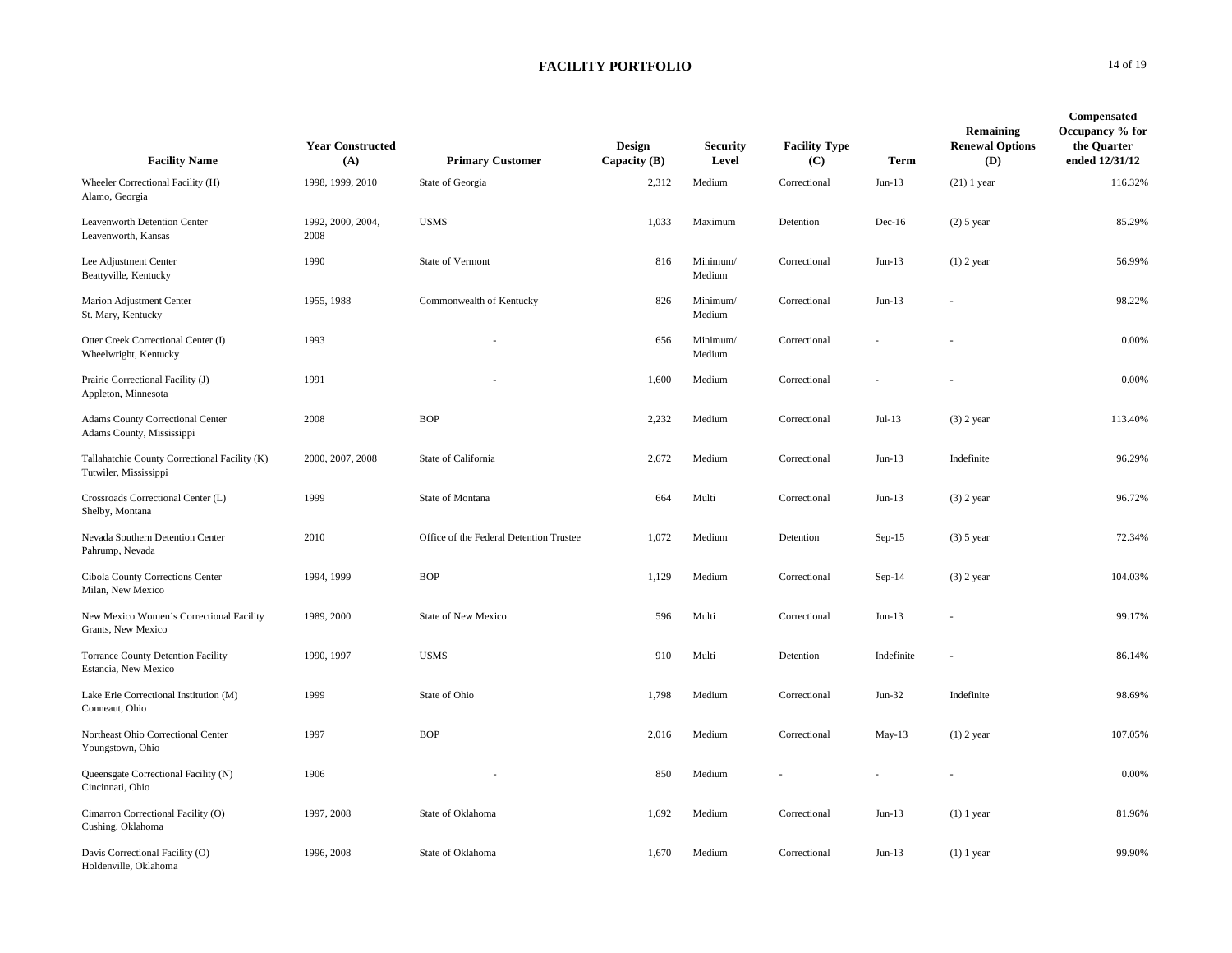#### **FACILITY PORTFOLIO** 15 of 19

| <b>Facility Name</b>                                                                     | <b>Year Constructed</b><br>(A) | <b>Primary Customer</b>   | <b>Design</b><br>Capacity $(B)$ | <b>Security</b><br>Level | <b>Facility Type</b><br>(C) | <b>Term</b> | Remaining<br><b>Renewal Options</b><br>(D) | Compensated<br>Occupancy % for<br>the Quarter<br>ended 12/31/12 |
|------------------------------------------------------------------------------------------|--------------------------------|---------------------------|---------------------------------|--------------------------|-----------------------------|-------------|--------------------------------------------|-----------------------------------------------------------------|
| Diamondback Correctional Facility (G)<br>Watonga, Oklahoma                               | 1998, 2000                     |                           | 2,160                           | Medium                   | Correctional                |             |                                            | 0.00%                                                           |
| North Fork Correctional Facility<br>Sayre, Oklahoma                                      | 1998, 2007                     | State of California       | 2,400                           | Medium                   | Correctional                | $Jun-13$    | Indefinite                                 | 68.32%                                                          |
| West Tennessee Detention Facility<br>Mason, Tennessee                                    | 1990, 1996                     | <b>USMS</b>               | 600                             | Multi                    | Detention                   | $Sep-13$    | $(8)$ 2 year                               | 58.64%                                                          |
| <b>Shelby Training Center</b><br>Memphis, Tennessee                                      | 1986, 1995                     |                           | 200                             | Secure                   |                             |             |                                            | 0.00%                                                           |
| Whiteville Correctional Facility (P)<br>Whiteville, Tennessee                            | 1998                           | <b>State of Tennessee</b> | 1,536                           | Medium                   | Correctional                | $Jun-16$    |                                            | 97.70%                                                          |
| Bridgeport Pre-Parole Transfer Facility<br>Bridgeport, Texas                             | 1989                           | <b>State of Texas</b>     | 200                             | Medium                   | Correctional                | Aug- $13$   | $(2)$ 2 year                               | 99.87%                                                          |
| <b>Eden Detention Center</b><br>Eden, Texas                                              | 1990                           | <b>BOP</b>                | 1,422                           | Medium                   | Correctional                | Apr- $13$   | $(2)$ 2 year                               | 108.71%                                                         |
| <b>Houston Processing Center</b><br>Houston, Texas                                       | 1984, 2005                     | ICE                       | 1,000                           | Medium                   | Detention                   | $Mar-13$    | $(1)$ 1 year                               | 85.48%                                                          |
| Laredo Processing Center<br>Laredo, Texas                                                | 1985, 1990                     | ICE                       | 258                             | Minimum/<br>Medium       | Detention                   | $Jun-13$    |                                            | 121.13%                                                         |
| Webb County Detention Center<br>Laredo, Texas                                            | 1998                           | <b>USMS</b>               | 480                             | Medium                   | Detention                   | $Nov-17$    |                                            | 74.62%                                                          |
| Mineral Wells Pre-Parole Transfer Facility<br>Mineral Wells, Texas                       | 1995                           | <b>State of Texas</b>     | 2,103                           | Minimum                  | Correctional                | Aug- $13$   | $(2)$ 2 year                               | 93.18%                                                          |
| T. Don Hutto Residential Center<br>Taylor, Texas                                         | 1997                           | ICE                       | 512                             | Non-secure               | Detention                   | $Jan-15$    | Indefinite                                 | 98.10%                                                          |
| D.C. Correctional Treatment Facility (Q)<br>Washington D.C.                              | 1992                           | District of Columbia      | 1,500                           | Medium                   | Detention                   | Jan- $17$   |                                            | 37.73%                                                          |
| Total design capacity for Owned and Managed Facilities (47 Owned and Managed Facilities) |                                |                           | 67,173                          |                          |                             |             |                                            |                                                                 |
| <b>Managed Only Facilities:</b>                                                          |                                |                           |                                 |                          |                             |             |                                            |                                                                 |
| <b>Bay Correctional Facility</b><br>Panama City, Florida                                 | 1995, 2007                     | State of Florida          | 985                             | Medium                   | Correctional                | $Jul-13$    | $(2)$ 2 year                               | 99.26%                                                          |
| <b>Citrus County Detention Facility</b><br>Lecanto, Florida                              | 1992, 2007                     | Citrus County, FL         | 760                             | Multi                    | Detention                   | $Sep-15$    | Indefinite                                 | 75.34%                                                          |
| Graceville Correctional Facility<br>Graceville, Florida                                  | 2007                           | State of Florida          | 1,884                           | Minimum/<br>Medium       | Correctional                | $Sep-13$    | $(2)$ 2 year                               | 99.49%                                                          |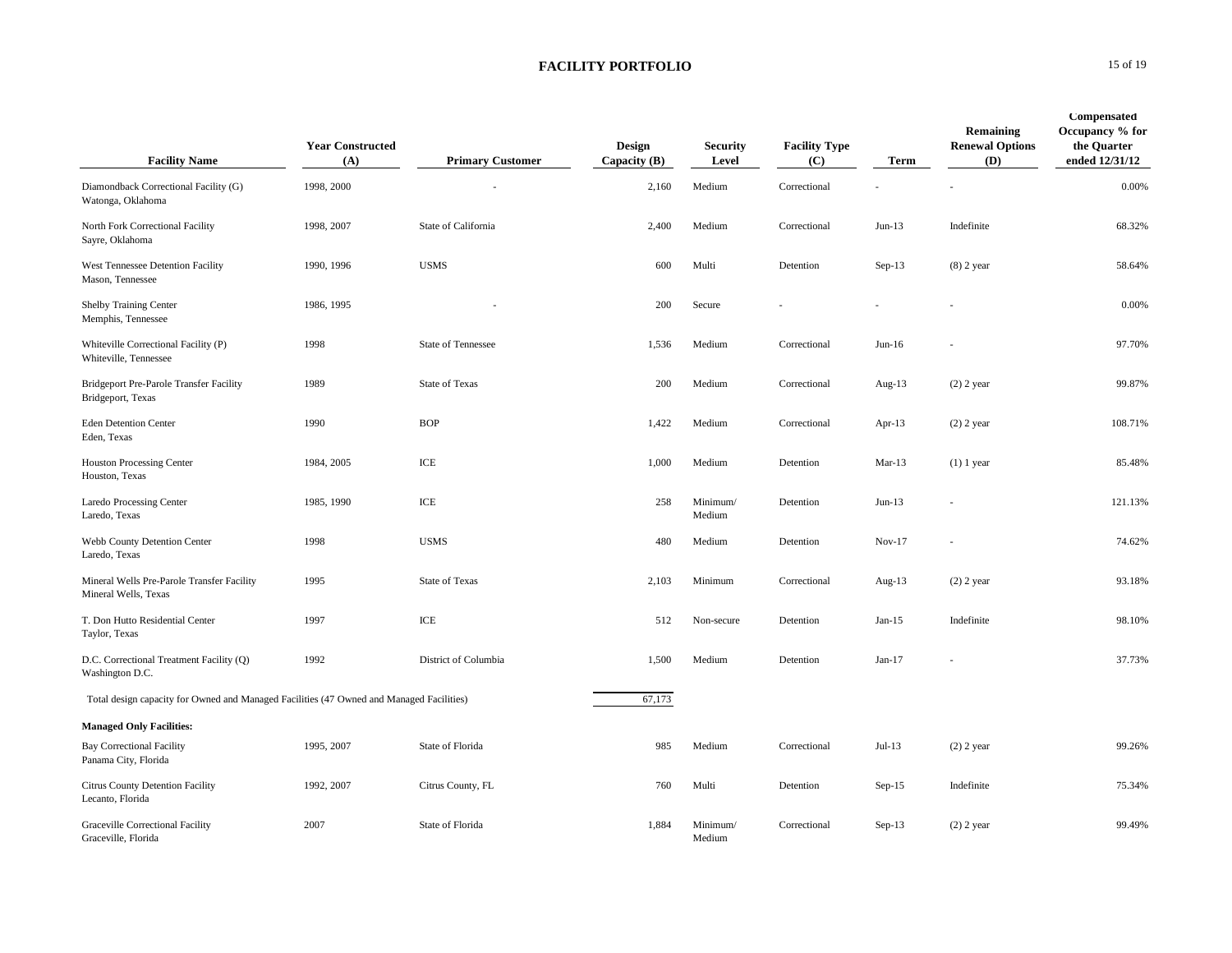#### **FACILITY PORTFOLIO** 16 of 19

| <b>Facility Name</b>                                                           | <b>Year Constructed</b><br>(A)  | <b>Primary Customer</b> | <b>Design</b><br>Capacity $(B)$ | <b>Security</b><br>Level | <b>Facility Type</b><br>(C) | Term      | Remaining<br><b>Renewal Options</b><br>(D) | Compensated<br>Occupancy % for<br>the Quarter<br>ended 12/31/12 |
|--------------------------------------------------------------------------------|---------------------------------|-------------------------|---------------------------------|--------------------------|-----------------------------|-----------|--------------------------------------------|-----------------------------------------------------------------|
| Lake City Correctional Facility<br>Lake City, Florida                          | 1997, 2005                      | State of Florida        | 893                             | Secure                   | Correctional                | $Jun-14$  | Indefinite                                 | 99.03%                                                          |
| Moore Haven Correctional Facility<br>Moore Haven, Florida                      | 1995                            | State of Florida        | 985                             | Minimum/<br>Medium       | Correctional                | $Jul-13$  | $(2)$ 2 year                               | 99.35%                                                          |
| North Georgia Detention Center<br>Hall County, Georgia                         | 1980, 1989, 1999<br>2009        | $\rm ICE$               | 502                             | Medium                   | Detention                   | $Mar-14$  | Indefinite                                 | 66.38%                                                          |
| Idaho Correctional Center<br>Boise, Idaho                                      | 1999, 2006, 2009                | State of Idaho          | 2,016                           | Multi                    | Correctional                | $Jun-14$  | $(2)$ 2 year                               | 102.40%                                                         |
| Marion County Jail<br>Indianapolis, Indiana                                    | 1997, 2005                      | Marion County, IN       | 1,030                           | Multi                    | Detention                   | $Dec-17$  | $(1)$ 10 year                              | 99.94%                                                          |
| Winn Correctional Center<br>Winnfield, Louisiana                               | 1990, 1992, 1996                | State of Louisiana      | 1,538                           | Medium/<br>Maximum       | Correctional                | $Jun-20$  |                                            | 95.99%                                                          |
| Wilkinson County Correctional Facility<br>Woodville, Mississippi               | 1997                            | State of Mississippi    | 1,000                           | Medium                   | Correctional                | $Jun-13$  | $(2)$ 1 year                               | 90.40%                                                          |
| Elizabeth Detention Center<br>Elizabeth, New Jersey                            | 1963                            | ICE                     | 300                             | Minimum                  | Detention                   | $Sep-13$  | $(8)$ 1 year                               | 95.00%                                                          |
| Silverdale Facilities<br>Chattanooga, Tennessee                                | 1985, 1997, 1998,<br>2005, 2008 | Hamilton County, TN     | 1,046                           | Multi                    | Detention                   | $Mar-13$  |                                            | 87.48%                                                          |
| South Central Correctional Center<br>Clifton, Tennessee                        | 1992, 1994, 1995,<br>2005       | State of Tennessee      | 1,676                           | Medium                   | Correctional                | $Jun-13$  |                                            | 97.46%                                                          |
| Metro-Davidson County Detention Facility<br>Nashville, Tennessee               | 1992, 1995, 2011                | Davidson County, TN     | 1,348                           | Multi                    | Detention                   | $Jul-14$  |                                            | 91.56%                                                          |
| Hardeman County Correctional Facility<br>Whiteville, Tennessee                 | 1997                            | State of Tennessee      | 2,016                           | Medium                   | Correctional                | $May-17$  |                                            | 97.79%                                                          |
| <b>Bartlett State Jail</b><br>Bartlett, Texas                                  | 1995                            | <b>State of Texas</b>   | 1,049                           | Minimum/<br>Medium       | Correctional                | Aug-13    | $(2)$ 2 year                               | 99.16%                                                          |
| Bradshaw State Jail<br>Henderson, Texas                                        | 1995                            | <b>State of Texas</b>   | 1,980                           | Minimum/<br>Medium       | Correctional                | Aug- $13$ | $(2)$ 2 year                               | 99.20%                                                          |
| Dawson State Jail<br>Dallas, Texas                                             | 1997                            | <b>State of Texas</b>   | 2,216                           | Minimum/<br>Medium       | Correctional                | Aug-13    | $(2)$ 2 year                               | 99.51%                                                          |
| Lindsey State Jail<br>Jacksboro, Texas                                         | 1995                            | <b>State of Texas</b>   | 1,031                           | Minimum/<br>Medium       | Correctional                | Aug- $13$ | $(2)$ 2 year                               | 98.38%                                                          |
| Willacy State Jail<br>Raymondville, Texas                                      | 1995                            | <b>State of Texas</b>   | 1,069                           | Minimum/<br>Medium       | Correctional                | Aug- $13$ | $(2)$ 2 year                               | 99.97%                                                          |
| Total design capacity for Managed Only Facilities (20 Managed Only Facilities) |                                 |                         | 25,324                          |                          |                             |           |                                            |                                                                 |

Total design capacity for All Facilities as of December 31, 2012 92,497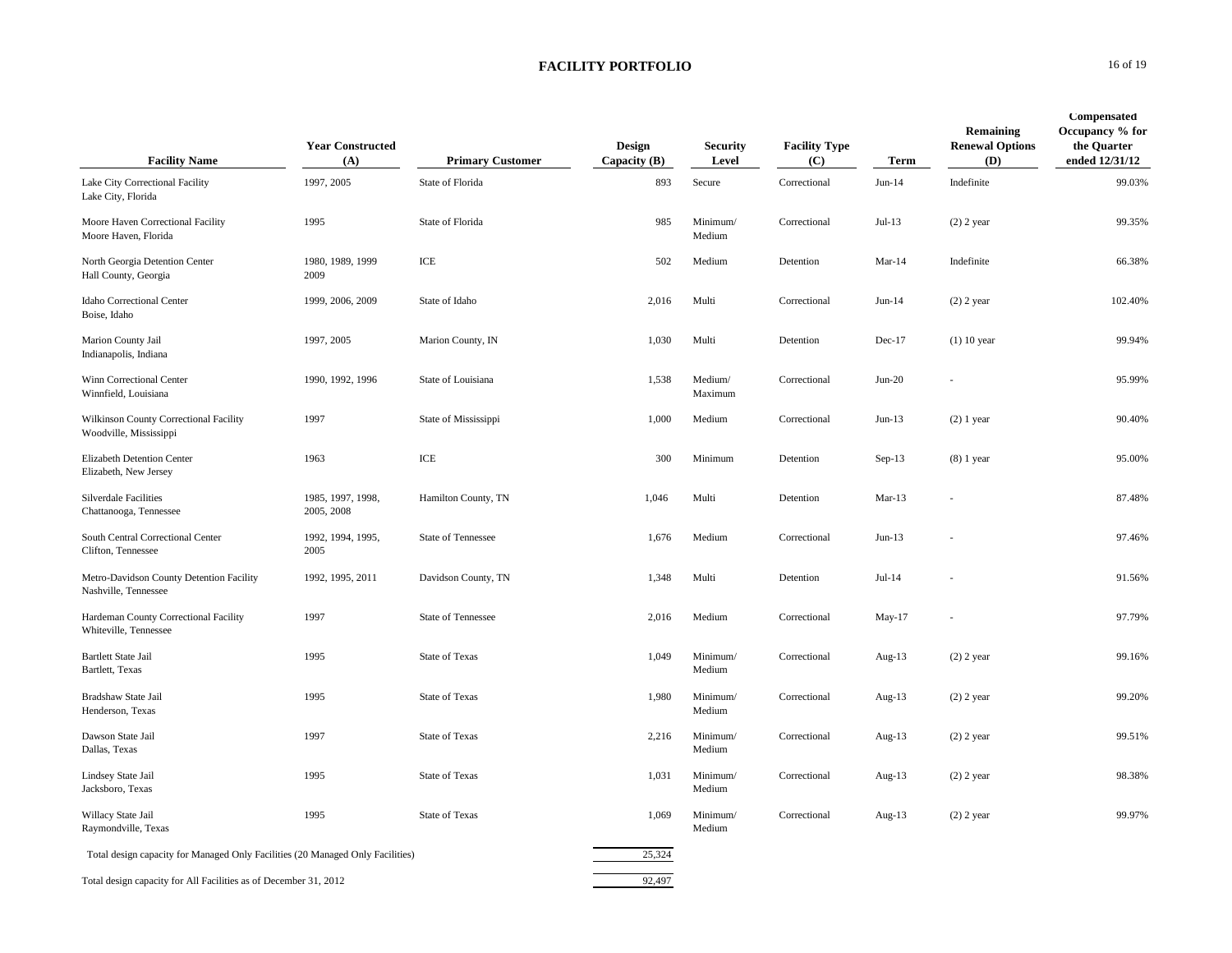#### **FACILITY PORTFOLIO** 17 of 19

| <b>Facility Name</b>                                                                                                                                                                                                                                                                                                                                                                                                                                                                                                                                                                                                                                                                                                                                                                                                                                                                                                                                                                                                                                                                                                                                                                                                                                                                                                                                                                                                                                                                                                                                                                                                                                                                                                                                                                                                                                                                                                            | <b>Year Constructed</b><br>(A) | <b>Primary Customer</b> | Design<br>Capacity $(B)$ | <b>Security</b><br>Level | <b>Facility Type</b><br>(C) | Term     | Remaining<br><b>Renewal Options</b><br>(D) | <b>Compensated</b><br>Occupancy % for<br>the Quarter<br>ended 12/31/12 |
|---------------------------------------------------------------------------------------------------------------------------------------------------------------------------------------------------------------------------------------------------------------------------------------------------------------------------------------------------------------------------------------------------------------------------------------------------------------------------------------------------------------------------------------------------------------------------------------------------------------------------------------------------------------------------------------------------------------------------------------------------------------------------------------------------------------------------------------------------------------------------------------------------------------------------------------------------------------------------------------------------------------------------------------------------------------------------------------------------------------------------------------------------------------------------------------------------------------------------------------------------------------------------------------------------------------------------------------------------------------------------------------------------------------------------------------------------------------------------------------------------------------------------------------------------------------------------------------------------------------------------------------------------------------------------------------------------------------------------------------------------------------------------------------------------------------------------------------------------------------------------------------------------------------------------------|--------------------------------|-------------------------|--------------------------|--------------------------|-----------------------------|----------|--------------------------------------------|------------------------------------------------------------------------|
|                                                                                                                                                                                                                                                                                                                                                                                                                                                                                                                                                                                                                                                                                                                                                                                                                                                                                                                                                                                                                                                                                                                                                                                                                                                                                                                                                                                                                                                                                                                                                                                                                                                                                                                                                                                                                                                                                                                                 |                                |                         |                          |                          |                             |          |                                            |                                                                        |
| <b>Leased Facilities:</b>                                                                                                                                                                                                                                                                                                                                                                                                                                                                                                                                                                                                                                                                                                                                                                                                                                                                                                                                                                                                                                                                                                                                                                                                                                                                                                                                                                                                                                                                                                                                                                                                                                                                                                                                                                                                                                                                                                       |                                |                         |                          |                          |                             |          |                                            |                                                                        |
| Leo Chesney Correctional Center<br>Live Oak, California                                                                                                                                                                                                                                                                                                                                                                                                                                                                                                                                                                                                                                                                                                                                                                                                                                                                                                                                                                                                                                                                                                                                                                                                                                                                                                                                                                                                                                                                                                                                                                                                                                                                                                                                                                                                                                                                         | 1989                           | GEO Group               | 240                      | Minimum                  | Owned/Leased                | $Sep-15$ |                                            | N/A                                                                    |
| Houston Educational Facility (R)<br>Houston, Texas                                                                                                                                                                                                                                                                                                                                                                                                                                                                                                                                                                                                                                                                                                                                                                                                                                                                                                                                                                                                                                                                                                                                                                                                                                                                                                                                                                                                                                                                                                                                                                                                                                                                                                                                                                                                                                                                              | N/A                            |                         |                          | Non-secure               | Owned/Leased                |          |                                            | N/A                                                                    |
| (A) The year constructed represents the initial completion of the facility's construction, as well as significant additions to the facility that occurred at a later date.<br>(B) Design capacity measures the number of beds, and accordingly, the number of inmates each facility is designed to accommodate. Facilities housing detainees on a short term basis may exceed the<br>original intended design capacity for sentenced inmates due to the lower level of services required by detainees in custody for a brief period. From time to time, we may evaluate the design capacity of our facilities<br>based on the customers using the facilities, and the ability to reconfigure space with minimal capital outlays. We believe design capacity is an appropriate measure for evaluating prison operations, because the<br>revenue generated by each facility is based on a per diem or monthly rate per inmate housed at the facility paid by the corresponding contracting governmental entity.<br>(C) We manage numerous facilities that have more than a single function (i.e., housing both long-term sentenced adult prisoners and pre-trial detainees). The primary functional categories into which<br>facility types are identified was determined by the relative size of prisoner populations in a particular facility on December 31, 2012. If, for example, a 1,000-bed facility housed 900 adult prisoners with<br>sentences in excess of one year and 100 pre-trial detainees, the primary functional category to which it would be assigned would be that of correction facilities and not detention facilities. It should be<br>understood that the primary functional category to which multi-user facilities are assigned may change from time to time.<br>(D) Remaining renewal options represents the number of renewal options, if applicable, and the remaining term of each option renewal. |                                |                         |                          |                          |                             |          |                                            |                                                                        |
| (E) Pursuant to the terms of a new contract awarded by the state of Arizona in September 2012, the state of Arizona has an option to purchase the Red Rock facility at any time during the term of the contract, including ext<br>based on an amortization schedule starting with the fair market value and decreasing evenly to zero over the twenty year term.                                                                                                                                                                                                                                                                                                                                                                                                                                                                                                                                                                                                                                                                                                                                                                                                                                                                                                                                                                                                                                                                                                                                                                                                                                                                                                                                                                                                                                                                                                                                                                |                                |                         |                          |                          |                             |          |                                            |                                                                        |
| (F) The facility is subject to a ground lease with the County of San Diego. Upon expiration of the lease in December 2015, ownership of the facility automatically reverts to the County of San Diego.<br>(G) During the first quarter of 2010, we were notified by the state of Arizona of their decision not to renew the management contracts at the Huerfano County Correctional Center upon its expiration on March 8, 2010 and the<br>Diamondback Correctional Facility upon its expiration on May 1, 2010.<br>(H) The facility is subject to a purchase option held by the Georgia Department of Corrections, or GDOC, which grants the GDOC the right to purchase the facility for the lesser of the facility's<br>depreciated book value, as defined, or fair market value at any time during the term of the contract between us and the GDOC.                                                                                                                                                                                                                                                                                                                                                                                                                                                                                                                                                                                                                                                                                                                                                                                                                                                                                                                                                                                                                                                                        |                                |                         |                          |                          |                             |          |                                            |                                                                        |
| (I) In late January 2012, the governor of Kentucky submitted his proposed budget which included the transfer of the inmates currently held at our Otter Creek Correctional Center to a facility owned by the Commonwealth of K<br>the end of July 2012. The facility is subject to a deed of conveyance with the city of Wheelwright, KY which includes provisions that would allow assumption of ownership by the city of Wheelwright under the following occur<br>we cease to operate the facility for more than two years, (2) our failure to maintain at least one employee for a period of sixty consecutive days, or (3) a conversion to a maximum security facility based upon classificati<br>Corrections Cabinet.                                                                                                                                                                                                                                                                                                                                                                                                                                                                                                                                                                                                                                                                                                                                                                                                                                                                                                                                                                                                                                                                                                                                                                                                      |                                |                         |                          |                          |                             |          |                                            |                                                                        |
| (J) During December 2009, we announced our decision to cease operations at our Prairie Correctional Facility on or about February 1, 2010 due to low inmate populations at the facility. During 2009, the Prairie facility hou<br>from the states of Minnesota and Washington. However, due to excess capacity in the states' systems, both states removed the populations held at Prairie.<br>(K) The facility is subject to a purchase option held by the Tallahatchie County Correctional Authority which grants Tallahatchie County Correctional Authority the right to purchase the facility at<br>any time during the contract at a price generally equal to the cost of the premises less an allowance for amortization originally over a 20 year period. The amortization period was extended through 2050 in<br>connection with an expansion completed during the fourth quarter of 2007.<br>(L) The State of Montana has an option to purchase the facility generally at any time during the term of the contract with us at fair market value less the sum of a pre-determined<br>portion of per-diem payments made to us by the state of Montana.                                                                                                                                                                                                                                                                                                                                                                                                                                                                                                                                                                                                                                                                                                                                                                   |                                |                         |                          |                          |                             |          |                                            |                                                                        |
| (M) The state of Ohio has the irrevocable right to repurchase the facility before we may resell the facility to a third party, or if we become insolvent or are unable to meet our obligations under the management contract w<br>Ohio, at a price generally equal to the fair market value, as defined in the Real Estate Purchase Agreement.<br>(N) During December 2008, we were notified by Hamilton County, Ohio of its intent to terminate the lease for the 850-bed Queensgate Correctional Facility. The lease was terminated effective January 1, 2009.                                                                                                                                                                                                                                                                                                                                                                                                                                                                                                                                                                                                                                                                                                                                                                                                                                                                                                                                                                                                                                                                                                                                                                                                                                                                                                                                                                |                                |                         |                          |                          |                             |          |                                            |                                                                        |

(O) The facility is subject to a purchase option held by the Oklahoma Department of Corrections, or ODC, which grants the ODC the right to purchase the facility at its fair market value at any time.

(P) The state of Tennessee has the option to purchase the facility in the event of our bankruptcy, or upon an operational or financial breach, as defined, at a price equal to the book value, as defined.

(Q) The District of Columbia has the right to purchase the facility at any time during the term of the contract at a price generally equal to the present value of the remaining lease payments for

the premises. Upon expiration of the lease in 2017, ownership of the facility automatically reverts to the District of Columbia.

(R) The tenant of this alternative educational facility vacated the premises in 2011 and defaulted on the lease in June 2012.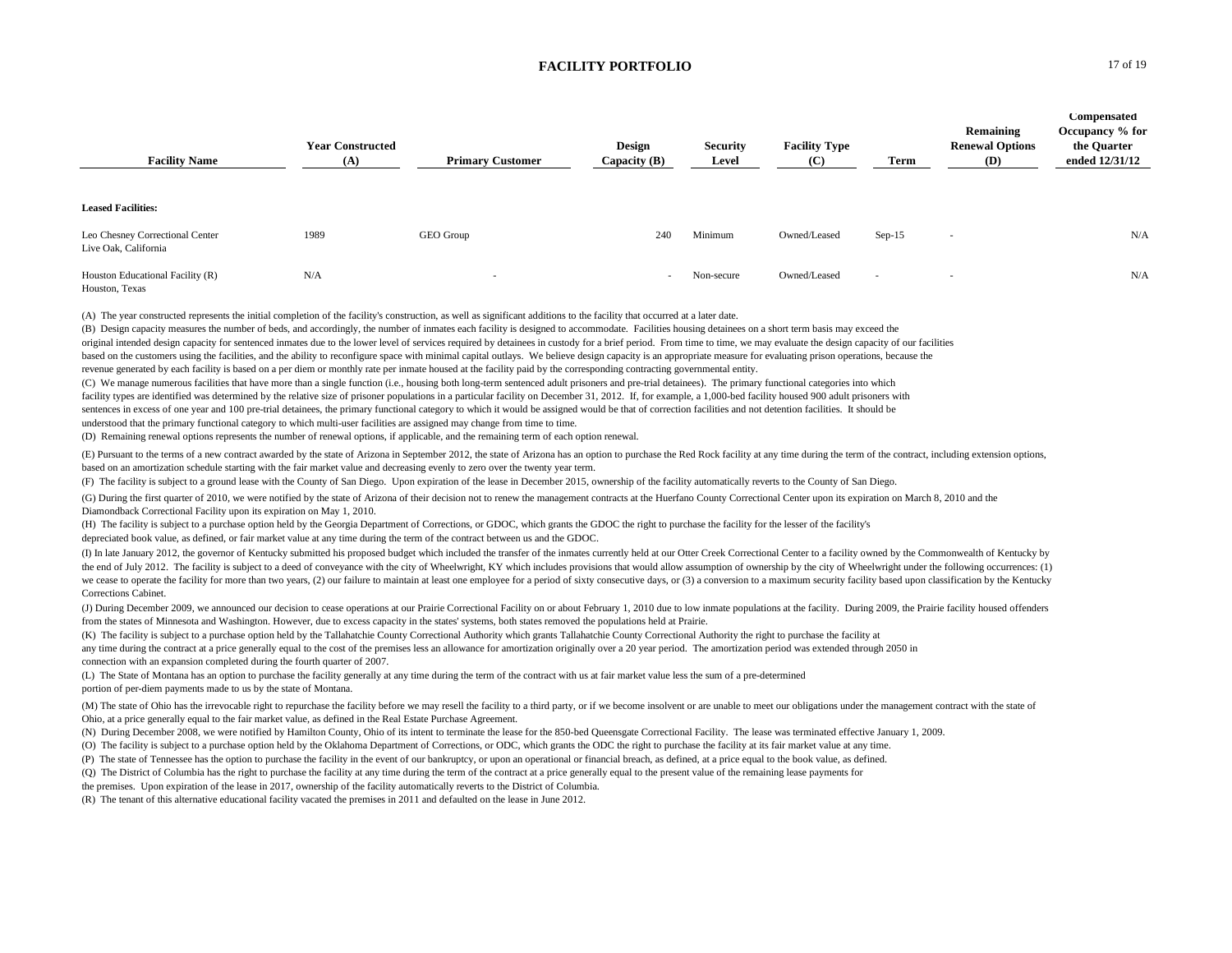#### **DIVERSIFICATION OF REVENUE**

(Unaudited and amounts in thousands)

| <b>Customer</b>                                   | <b>Management Revenue For</b><br>the Twelve Months Ended<br><b>December 31, 2012</b> | <b>Percent of Management</b><br><b>Revenue For the Twelve Months</b><br><b>Ended</b><br><b>December 31, 2012</b> |  |
|---------------------------------------------------|--------------------------------------------------------------------------------------|------------------------------------------------------------------------------------------------------------------|--|
| <b>United States Marshals</b>                     | \$<br>336,184                                                                        | 19.16%                                                                                                           |  |
| California                                        | 214,755                                                                              | 12.24%                                                                                                           |  |
| <b>Bureau of Prisons</b>                          | 209,984                                                                              | 11.97%                                                                                                           |  |
| United States Immigration and Customs Enforcement | 205,969                                                                              | 11.74%                                                                                                           |  |
| Georgia                                           | 99,375                                                                               | 5.66%                                                                                                            |  |
| Texas                                             | 92,956                                                                               | 5.30%                                                                                                            |  |
| Tennessee                                         | 85,802                                                                               | 4.89%                                                                                                            |  |
| Florida                                           | 77,351                                                                               | 4.41%                                                                                                            |  |
| Colorado                                          | 62,829                                                                               | 3.58%                                                                                                            |  |
| Oklahoma                                          | 39,993                                                                               | 2.28%                                                                                                            |  |
|                                                   | 1,425,198                                                                            | 81.23%                                                                                                           |  |
| <b>Total Management Revenue</b>                   | \$<br>1,754,610                                                                      | 100.00%                                                                                                          |  |